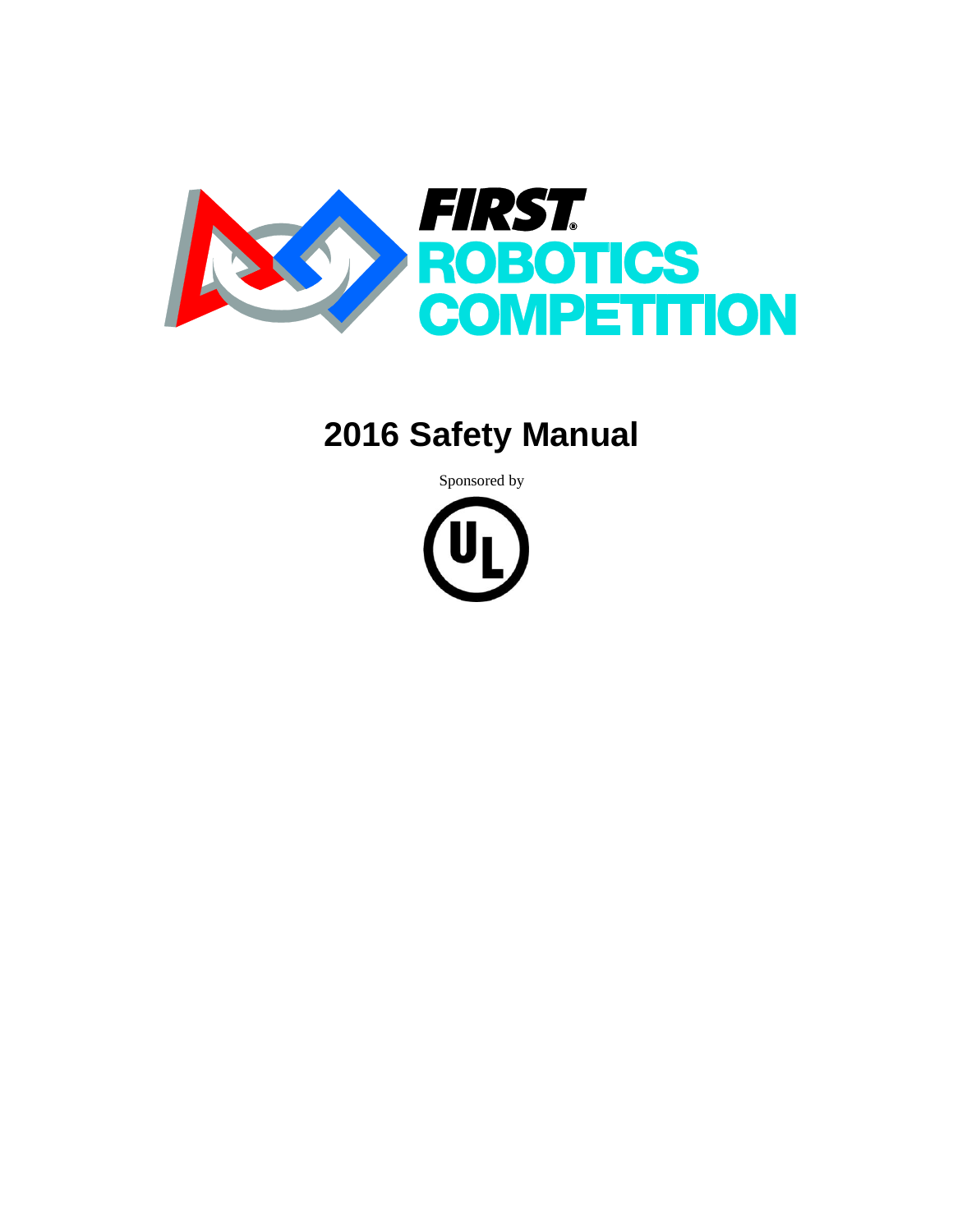# **TABLE OF CONTENTS**

| <b>Safety and FIRST® Robotics Competition</b>                                     | 1              |
|-----------------------------------------------------------------------------------|----------------|
| Purpose                                                                           | 1              |
| Scope                                                                             | 1              |
| <b>Participant Responsibilities</b>                                               | $1 - 2$        |
| <b>All Participants</b>                                                           | 1              |
| <b>Mentors</b>                                                                    | $\overline{2}$ |
| <b>Safety Captains</b>                                                            | $\overline{2}$ |
| <b>Youth Protection Program</b>                                                   | $\overline{2}$ |
| <b>Injury Reporting Requirement</b>                                               | 3              |
| <b>Safety Inspections</b>                                                         | 3              |
| <b>Personal Protective Equipment</b>                                              | $3 - 4$        |
| Eye and Face Protection                                                           | 3              |
| <b>Hand Protection</b>                                                            | $\overline{4}$ |
| <b>Mechanical Guards</b>                                                          | 4              |
| <b>Hearing Protection</b>                                                         | 4              |
| <b>Foot Protection</b>                                                            | 4              |
| <b>Other Preventatives</b>                                                        | $\overline{4}$ |
| <b>General Safety Requirements</b>                                                | 5              |
| <b>Soldering</b>                                                                  | 5              |
| <b>Hand Tools</b>                                                                 | 6              |
| <b>Stored Energy</b>                                                              | 6              |
|                                                                                   |                |
| <b>Battery Safety</b>                                                             | $7 - 8$        |
| General Damaged Information and Warnings                                          | 7              |
| <b>Necessary Safety Materials</b>                                                 | $\overline{7}$ |
| Procedure for Handling a Leaking Battery                                          | 8              |
| <b>Battery Disposal</b>                                                           | 8              |
| <b>Charging and Handling</b>                                                      | 8              |
| <b>Ongoing Battery Inspection</b>                                                 | 8              |
| <b>Chemical Safety</b>                                                            | 9              |
| <b>Respect of Electricity</b>                                                     | 9              |
| <b>At The Events</b>                                                              | $10 - 11$      |
| Setting Up the Team Pit Station                                                   | 10             |
| <b>Competition Safety</b>                                                         | 10             |
| Pit Age Requirement                                                               | 10             |
| <b>Pit Station Safety</b>                                                         | $10-11$        |
| Working in the Pit                                                                | 11             |
| Using the Practice Field                                                          | 11             |
| Safe Robot Lifting, Handling, and Transporting                                    | $12 - 13$      |
| <b>Pre-Lift Procedures</b>                                                        | 12             |
| During the Lift                                                                   | 12             |
| <b>Post-Match Procedures</b>                                                      | $12 - 13$      |
| <b>Transporting Procedures</b><br><b>Safety Awareness and Recognition Program</b> | 13<br>14-16    |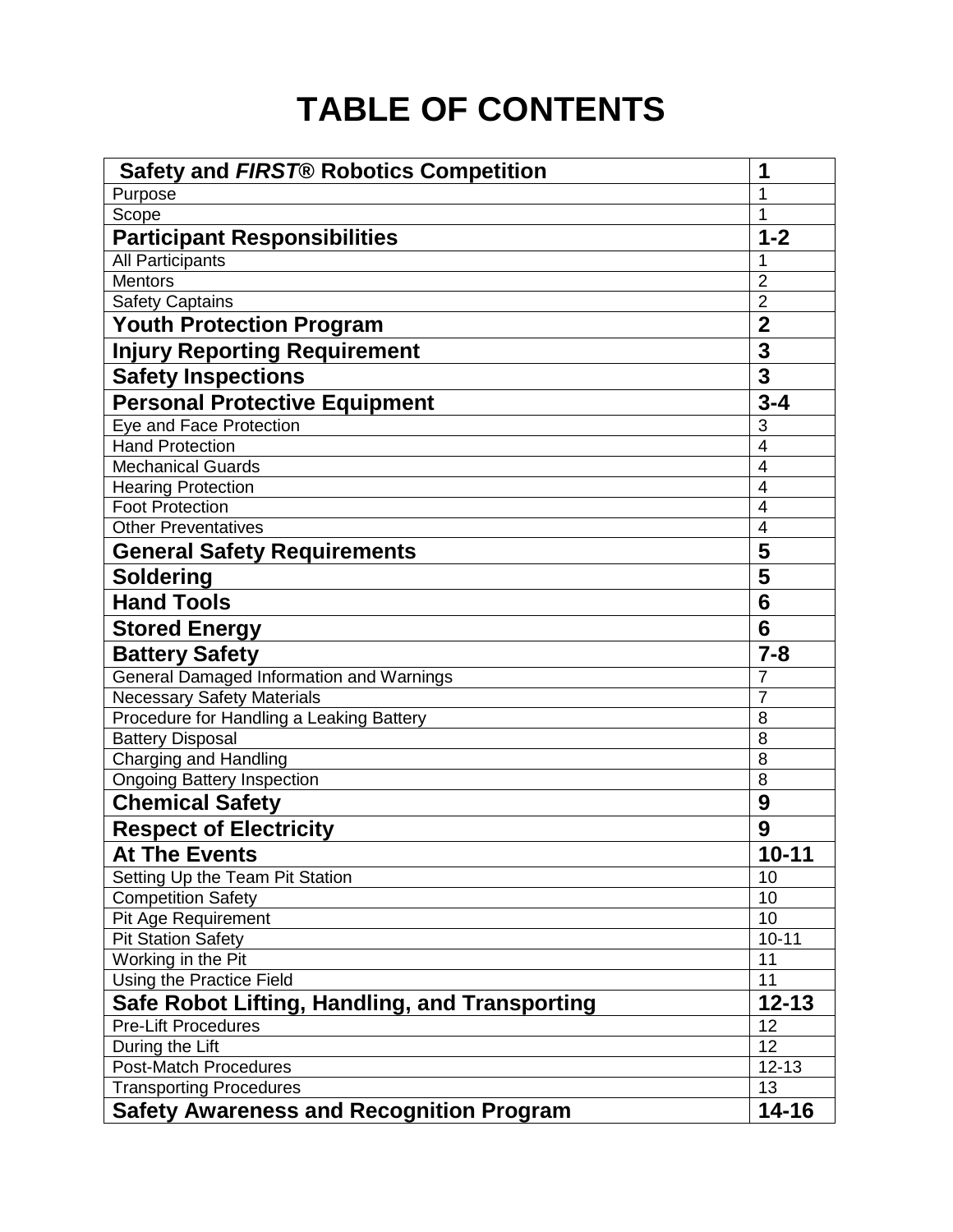| <b>Key Objectives</b>                                          | 14        |
|----------------------------------------------------------------|-----------|
| <b>Safety Advisory Process</b>                                 | 14        |
| <b>Safety Recognition and Awards</b>                           | $14 - 15$ |
| Top 3 Safe Teams (Hard Hat Pin Award)                          | 15        |
| Star of the Day Award                                          | 15        |
| Industrial Safety Award Sponsored by Underwriters Laboratories | 16        |
| <b>Safety in your Work Spaces</b>                              | 16        |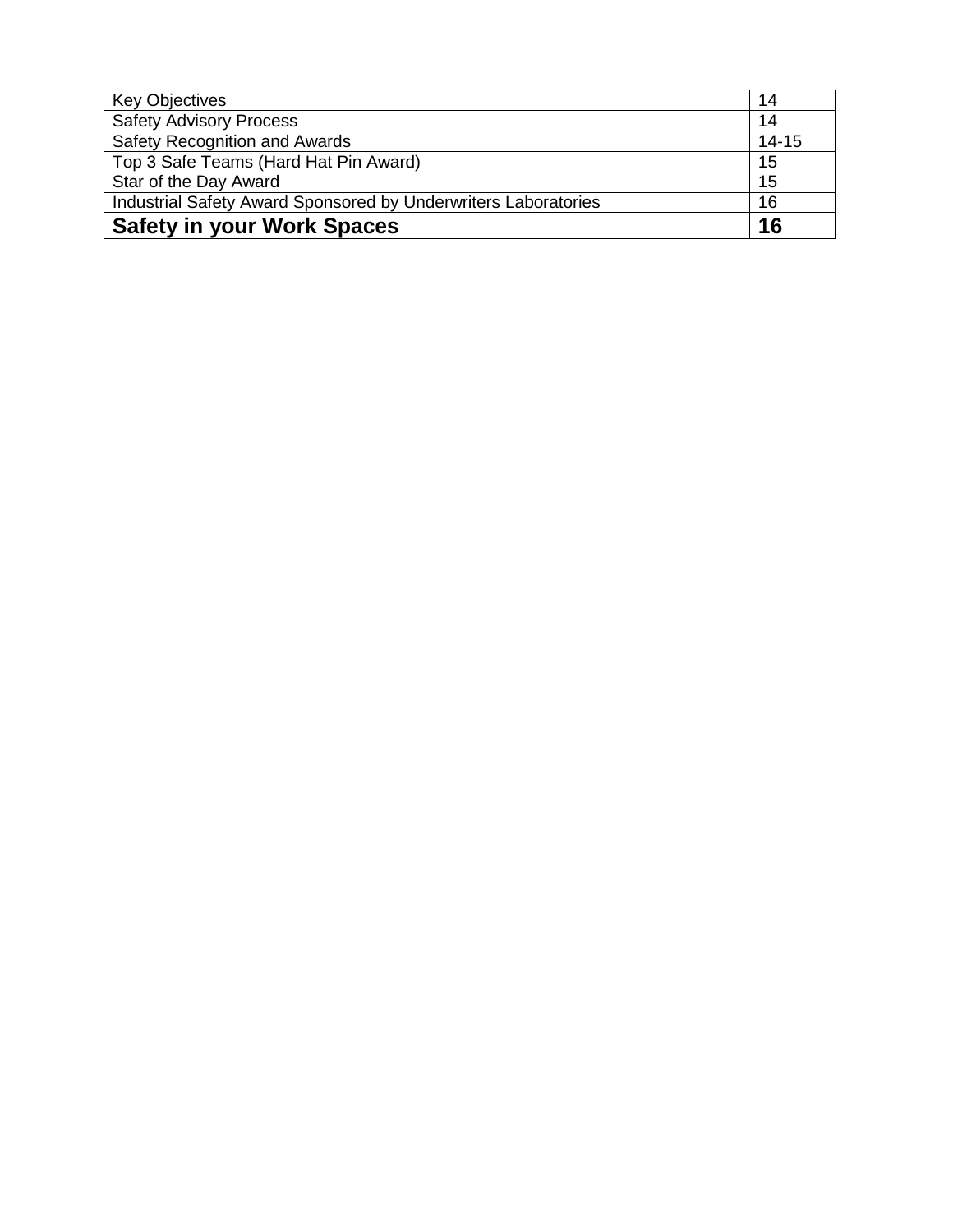# **SAFETY AND** *FIRST®* **ROBOTICS COMPETITION**

Instilling a culture of safety is a value that every individual in the *FIRST®* community must embrace as we pursue the mission and vision of *FIRST*. *FIRST* Robotics Competition has adopted safety as a core value and has established the framework for safety leadership in all aspects of the program.

*FIRST* believes that the teams that take the lead in developing safety programs and policies have a positive and lasting impact on each team member and Mentor, in addition to their communities and present and future work places. *FIRST* recognizes the teams that demonstrate safety throughout their programs and are truly committed to developing a culture of safety.

## **PURPOSE**

This safety manual is an easy-to-use guide for important safety information and provides *FIRST* Robotics Competition participants with a basic set of requirements to maintain a safe environment during the build season and at competition events.

# **SCOPE**

This manual applies to anyone involved with the *FIRST* Robotics Competition including all student team members, Mentors, and support volunteers.

## **PARTICIPANT RESPONSIBILITIES**

Everyone is responsible for safety during team meetings and the design, build, travel, and event phases of the competition. Please read this entire manual for details on how to be safe. Below are the expectations for *FIRST* Robotics Competition participants.

### **All Participants**

- Be familiar with this manual, as well as understand and follow established safety requirements applicable to your work area.
- Be familiar with any site restrictions listed in the "Site Info" listed on event entry on the *FIRST* [Robotics Competition](http://www.firstinspires.org/team-event-search) Team and Event Search page regarding competition site location(s).
- Work in a safe and responsible manner.
- Use personal protective equipment (PPE), safeguards, and other safety equipment as required.
- Identify and report any unsafe or hazardous conditions to the student Safety Captain, Mentor, and/or Safety Advisor. This includes work practices that may cause an accident. Encourage safe behaviors in everyone around you.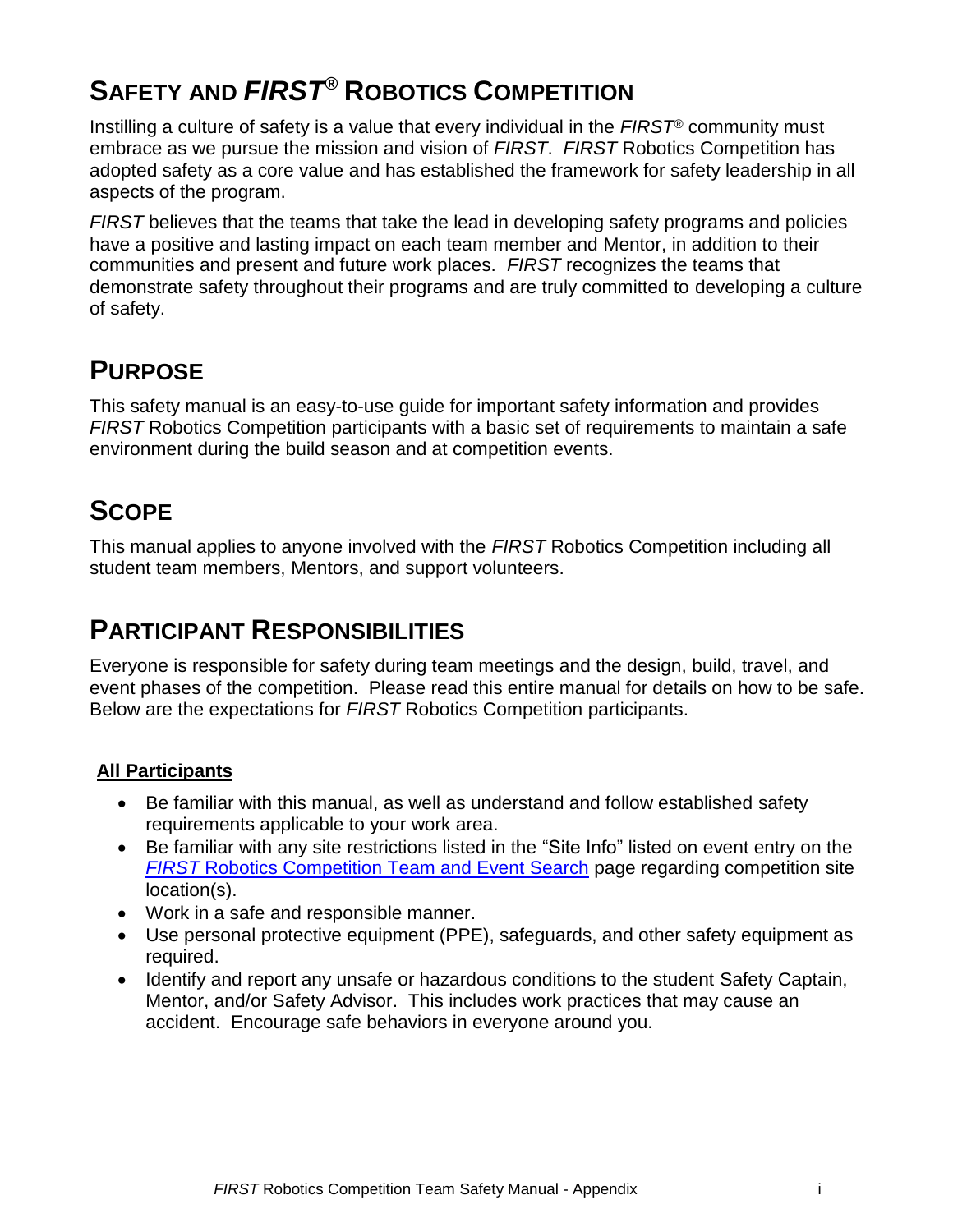### **Mentors**

- Lead by example. Practice the same safety behaviors that we expect from the students.
- Provide guidance and encouragement on a safe working environment.
- Provide leadership and guidance on a safe environment, including proper tool usage and safety as outlined in the Hand Tools section on page 6.
- Offer safety design considerations to the team so the robot itself is designed to eliminate or minimize hazards to an acceptable level.
- Familiarize yourself with relevant event safety and restrictions by reading the "At the Events" Section 4 of the *FIRST* Robotics Competition Administrative Manual and "Site Info" for your event(s). Go over it with the team prior to an event.
- Coach the student Safety Captain to ensure that he/she understands and adequately fulfills the position's responsibilities (see below).
- Collect and store Material Safety Data Sheets (MSDS) for any chemicals, paint, and batteries, etc. the team uses. You can obtain the MSDS sheets from the manufacturer's web site or by calling the manufacturer directly. Become familiar with them and the related emergency procedures. Inform the Safety Captain of the MSDS storage location.

### **Student Safety Captains**

- Coordinate, deliver, and track safety training for the individual team members. It is suggested that teams bring their training log to events and continue to make comments about infractions and/or continuing improvements.
- Provide support for any safety questions or concerns that may arise. Seek quidance, as appropriate, from Mentors.
- Conduct safety inspections of the general work site, especially the robot construction area. This also applies to the Pit Station during competition events. (For an example of a Safety Checklist and Corrective Action Plan, see Appendices A and B)
- Encourage your team to display positive safety behaviors at all times.
- Know where to find and become familiar with the Material Safety Data Sheets (MSDS) and related emergency procedures. (See Appendix C)
- Be ready to informally present your safety program to Safety Advisors at the event, if given the opportunity.

# **YOUTH PROTECTION PROGRAM**

*FIRST* strives to create an environment in which team members can grow, learn, and have fun with minimal risk of injury. For more information about the Youth Protection Program (*FIRST* YPP) requirements and available resources, please visit [http://www.firstinspires.org/resource](http://www.firstinspires.org/resource-library/youth-protection-policy)[library/youth-protection-policy.](http://www.firstinspires.org/resource-library/youth-protection-policy)

NOTE: In order to be eligible for event registration for teams in the United States and Canada, each team's Main and Alternate Contact must be successfully screened through [TIMS](https://my.usfirst.org/frc/tims/site.lasso) (Team Information Management System).

## **INJURY REPORTING REQUIREMENT**

Regardless of severity, report all accidents, injuries, and close calls to your team's Mentor and Safety Captain. Even injuries that appear minor may become serious if proper medical attention is not provided in a timely manner.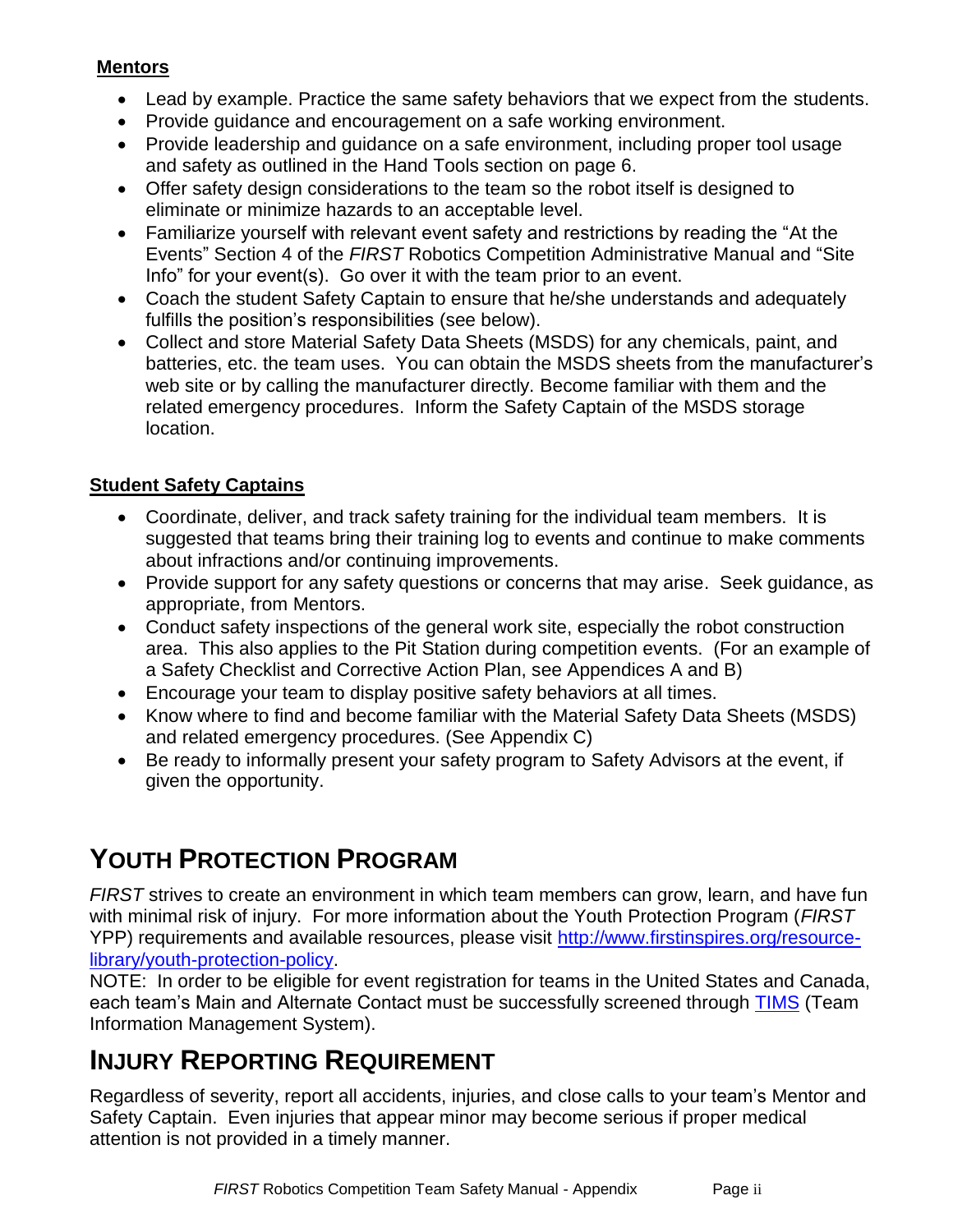When at *FIRST* events, report all injuries to the Pit Administration Supervisor. He or she will document the injury or illness on a Medical Incident Report Form that will be available at Pit Administration.

# **SAFETY INSPECTIONS**

The Safety Captain should inspect the work areas on a routine basis. Determine and document the frequency of inspections by the potential risk in the work. Refer to Appendices A and B of this Manual for a sample Safety Checklist and Corrective Actions Plan (Note: these are guidelines and may be expanded upon). Where applicable, develop and close out corrective actions for identified deficiencies in a timely manner.

## **PERSONAL PROTECTIVE EQUIPMENT (PPE)**

The proper use of personal protective equipment (PPE) is an important element to help ensure *FIRST* Robotics Competition participants are protected from hazards in the work area. The following describes the common PPE that you are required to wear as part of constructing a robot. All PPE must be ANSI-approved, UL-Listed, or CSA rated, as applicable.

### **Eye and Face Protection**

There are several forms of eye/face protection available to provide protection from these hazards, including safety glasses with side shields, goggles, and face shields. Inspect equipment for damage each time it is worn.

### **Safety Glasses Requirements**

Wear ANSI-approved, UL Listed, or CSA rated non-shaded safety glasses. Lightly tinted Yellow, Rose, Blue, and Amber tints are *FIRST* approved. Reflective lenses are prohibited, your eyes must be clearly visible to others. The use of anything other than ANSI-approved, UL-Listed, or CSA rated eye protection is prohibited.

### **Prescription Glasses**

If you wear non-safety rated prescription glasses, you must wear approved safety goggles over them to achieve adequate protection. If you wear safety rated glasses, you may use side shields.

Wear eye protection in the following situations:

- When doing any work on the robot including grinding, drilling, soldering, cutting, welding, etc.
- When there is risk of exposure to flying particles or chemical exposure (such as splashes, splatters, and sprays)

At *FIRST* events:

- Anywhere in the Pit Station including walk ways and Team Pits
- On the Playing Field
- On the Practice Field
- Any area posted with signs requiring the use of eye protection (such as the Machine Shop)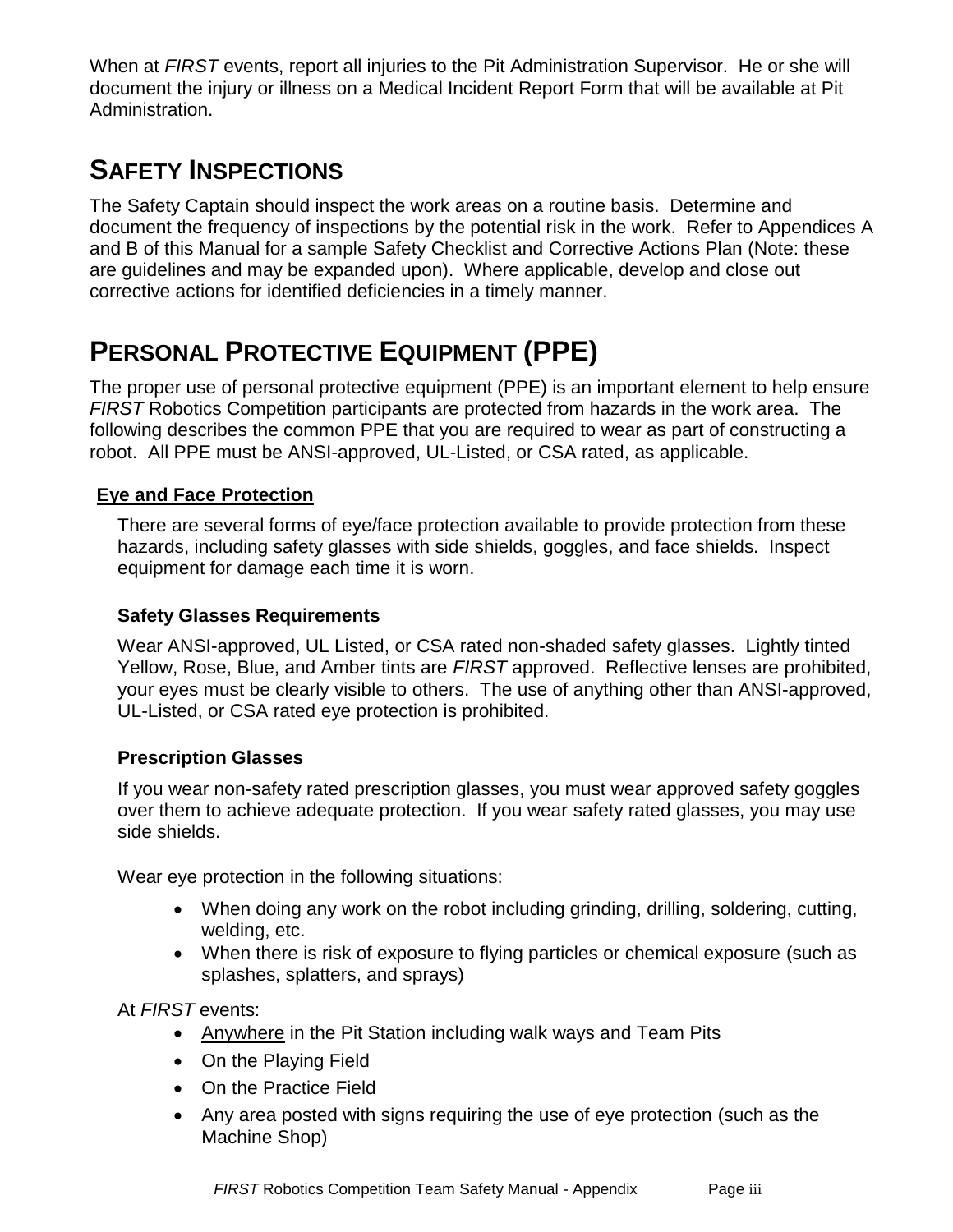### **Hand Protection**

Hand protection is designed to protect against heat, electrical, chemical and mechanical hazards. Use proper gloves and mechanical tool guards.

*FIRST* Robotics Competition participants should work with their Mentor to ensure the selected glove is the correct one to use for each project. For example, wear chemicalresistant gloves when handling chemicals. Check your gloves for proper size, absence of cracks and holes, and good flexibility and grip before you wear them.

#### **Mechanical Guards**

Provide safety guards for power tools where required. Never use any equipment without safety guards in place. Notify your Safety Captain and Mentor of any broken or defective equipment, and take it out of service until repairs are made.

#### **Hearing Protection**

Make hearing protection devices available, such as earplugs, where there are objectionable/questionable sound levels. At events, hearing protection is available at Pit Administration. A Mentor can provide assistance in evaluating high-noise tasks and determining appropriate hearing protection devices.

### **Foot Protection**

When engaged in *FIRST* activities, *FIRST* Robotics Competition participants must wear shoes that completely cover the entire foot. Shoes must be substantial and have closedtoes and heels to protect against foot injuries, regardless of work location. Flip-flops, sandals, mules, lightweight slippers, etc. are not acceptable when working on or near the robot.

Spectators attending *FIRST* competitions should follow these footwear rules. If substantial close-toed shoes are not available, they may enter the pit area as long as they remain in the pit aisles. Please note that loose sandals (like flip-flops) or bare feet are not permitted in the pit area under any circumstances. Spectators that do not meet the footwear requirement for participants, as described above, are not allowed inside individual team pit areas or where robots are being worked on.

In some cases, safety shoes or toe guards are appropriate for areas where heavy objects can fall on your foot. Notify your team Mentor if you encounter such situations, and determine the safest way to perform the task.

### **Other Preventives**

Ensure that team members or Mentors are not wearing ties, loose clothing, jewelry, or hanging key chains when near or working on moving or rotating machinery. Tie hair back or cover it.

## **GENERAL SAFETY REQUIREMENTS**

The following are some areas, practices, and functions for which teams will be observed and monitored for safety conformity and innovation. This list is not all-inclusive. At events, Safety Advisors and your peers will observe and report any positive and negative safety practices. Running and horseplay is not permitted at any time.

 Follow safe work practices, including safe use of all tools and protective equipment (safety glasses, shoes, gloves, hearing protection, etc.). Maintain a healthy attitude regarding safety.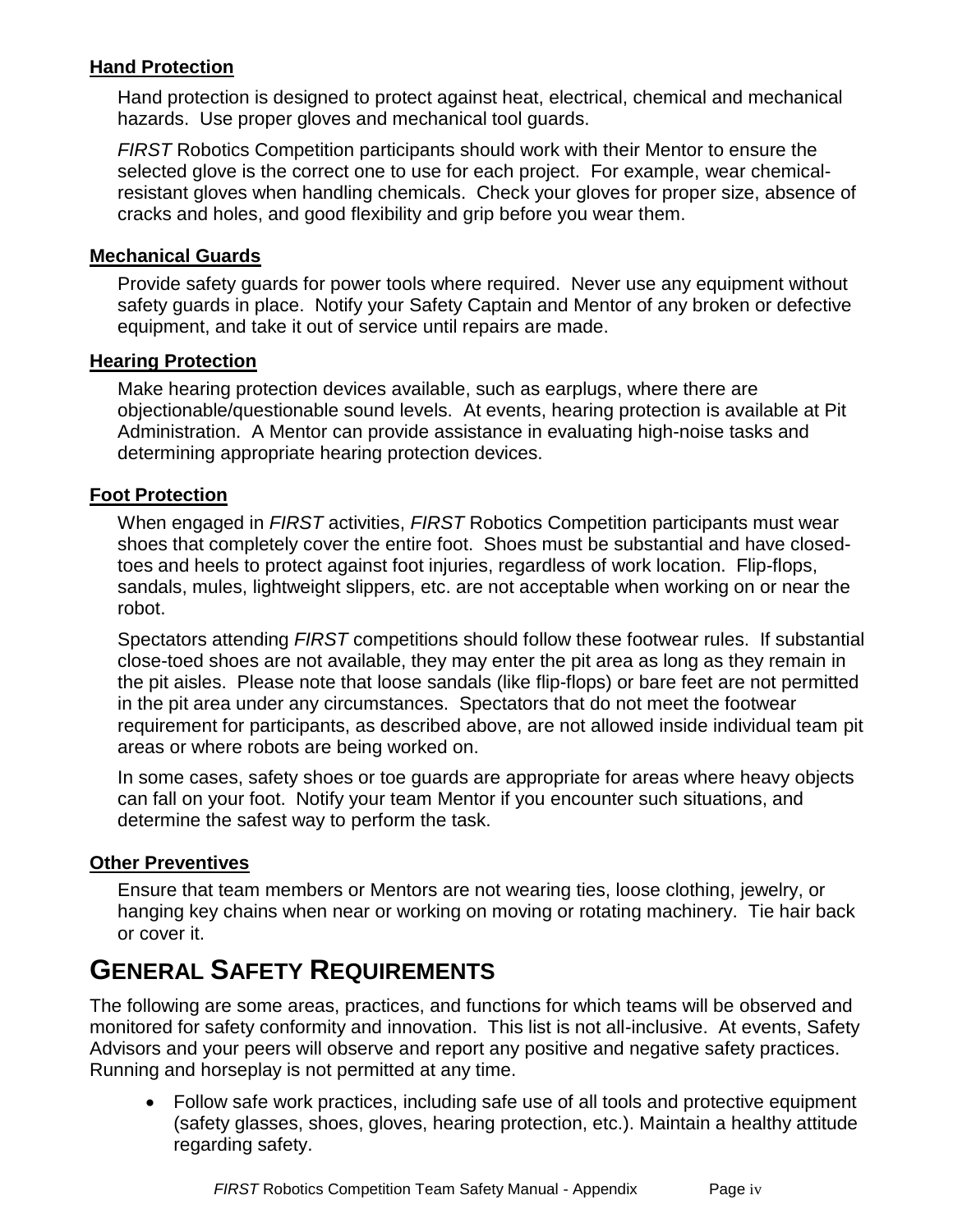- Always walk and work in a controlled and thoughtful manner. Keep full control of robot at all times.
- Be especially careful around high-speed rotating components, both on and off the robot. If you are putting a high-speed rotating component on the robot, make sure the component is designed to be used the way you are using it.
- Take special care when working above normal height or ground level.
- Always fully open a ladder and never stand on a non-approved step.
- Be careful using tools that generate heat, such as heat guns. Be aware of objects that may be in the vicinity of the heat source and may catch fire. Also, be aware that these tools often retain heat after being shut off, and should be set down only on appropriate surfaces.

### **SOLDERING**

Soldering can be dangerous because of the heat from the iron and the chemical fumes and vapors released from the solder and flux. When soldering, observe the following points:

- Use lead-free solder only and solder with electrically heated soldering iron/gun only
- No torches or open flames of any kind are allowed in event venues, except by authorized personnel in specified areas (such as the event Machine Shop)
- Wear eye and face protection
- Solder in well-ventilated areas
- Never touch the iron/gun. It heats to extreme temperatures that will cause severe burns.
- Prevent burns by wearing cotton clothing that covers your arms and legs
- Always wash your hands with soap and water after handling solder
- Work on a fire resistant surface
- Keep your soldering iron in its protective holder when not actually being used
- Do not leave any hot tools where someone can accidentally contact the hot element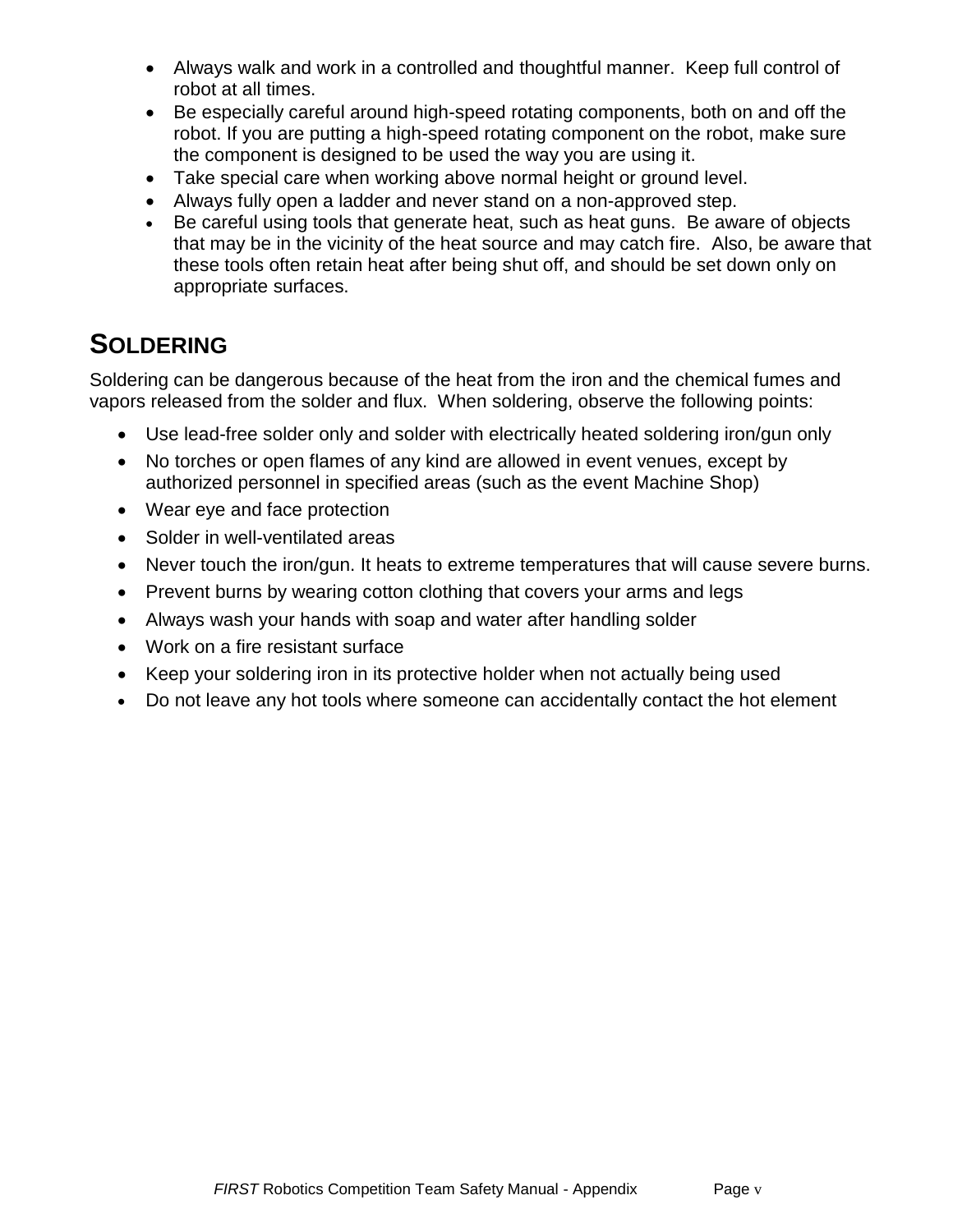# **HAND TOOLS**

Constructing a robot will require the use of hand tools. Most people think of hand tools as wrenches, screwdrivers, chisels, and so forth, but the term also applies to any hand-held tool or implement used to accomplish a task. Always use the proper tool for the job.

Example: DO NOT use a wrench for a hammer or a screwdriver as a chisel.

### **Tool Rules**

- Before using any tool, check to see if it is in good condition. Don't use defective, dull, or broken tools. Don't put them back on the shelf; remove them from service and notify the Safety Captain and Mentor so the tool can be replaced or sent for repair.
- When using a tool, place the work on a bench or hard surface rather than in the palm of your hand.
- When using knives/blades, direct your cutting strokes away from your hand and body and be aware of those around you. Wear gloves.

### **Tool Storage**

Store sharp-edged or pointed tools in a safe place. When carrying tools, cover the point or any sharp edges with shields. NEVER carry unshielded tools in your pocket. Don't leave tools on overhead work surfaces. They may fall and strike someone below. Store equipment in a location where it will not create a safety hazard or get damaged.

## **STORED ENERGY**

Plan the required activities when servicing or making repairs to the robot. Make sure all team members are aware that work is being done on the robot. Address the following:

Avoid working on an energized robot during repairs unless necessary.

#### **Electrical Energy:**

- Disconnect the electric power source
- Best Practice: Always de-energize the robot before working on it by opening the main circuit breaker ("re-set" lever is released) and unplugging batteries

#### **Pneumatic Energy:**

- Always vent any compressed air to the atmosphere (this applies to all parts of the pneumatic system)
- Open the main vent valve and verify that all pressure gauges on the robot indicate zero pressure

#### **Miscellaneous Energy Sources:**

- Relieve any compressed or stretched springs or tubing
- Lower all raised robot arms or devices that could drop down to a lower position on the robot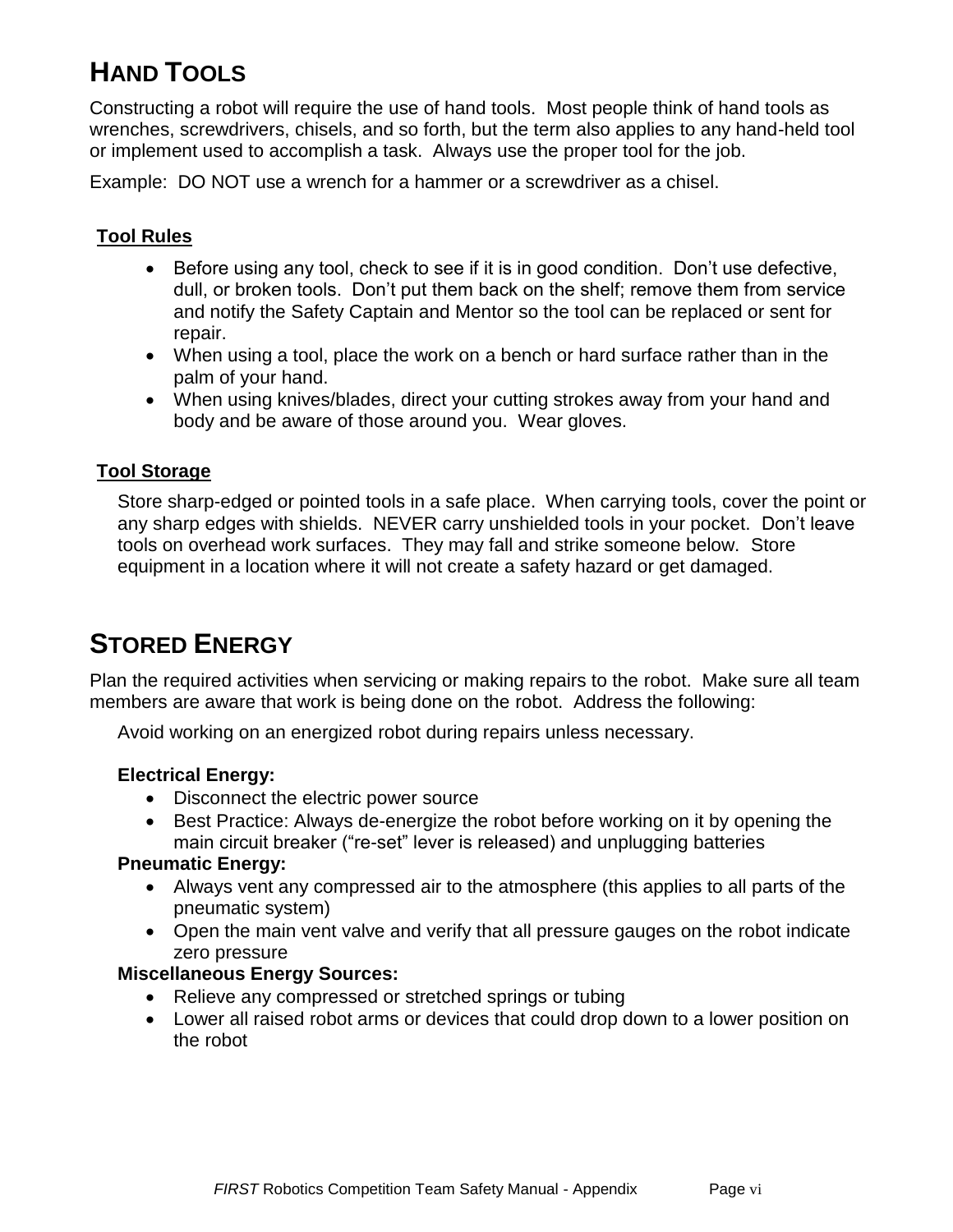## **BATTERY SAFETY**

**CAUTION:** Batteries contain acid. This substance, H<sub>2</sub>SO<sub>4</sub>, is a corrosive, colorless liquid that will burn your eyes, skin, and clothing. The team Mentor and Safety Captain should post the Material Safety Data Sheet (MSDS, see example in Appendix C) for the battery in use and train all team members about battery safety. You can find emergency handling and first aid procedures on the MSDS, along with proper protection for handling cracked or damaged batteries, and information on disposal of the battery.

### **General Damaged Battery Information and Warnings**

Any battery that is visibly damaged in any way is dangerous and unusable. Don't take a chance- don't use it! Here are reasons you should not use a damaged battery:

- 1. It contains stored electrical energy that could cause the battery to rapidly heat up due to an internal electrical short circuit, and possibly explode.
- 2. The 12V batteries *FIRST* provided in your Kit of Parts contain sulfuric acid that will burn human tissue on contact.

Set aside a damaged battery and handle accordingly:

- $\circ$  Immediately flush any contacted skin with a large quantity of water.
- o Seek medical treatment.
- $\circ$  Periodically inspect your batteries for any signs of damage or leaking electrolyte. Remember that a dropped battery may be cracked, but the crack may not be visible and might eventually leak electrolyte.
- $\circ$  Treat it as a hazardous material and process it in accordance with the battery's MSDS.
- o Don't take a chance- don't use it!

### **Necessary Safety Materials**

*FIRST* recommends that teams keep the following items readily available whenever working with batteries:

- 1. A box of sodium bicarbonate (baking soda) to neutralize any exposed acid electrolyte.
- 2. A pair of acid-resistant rubber or plastic leak-proof gloves to wear when handling a leaking battery.
- 3. A suitable non-metallic leak-proof container in which to place the defective battery.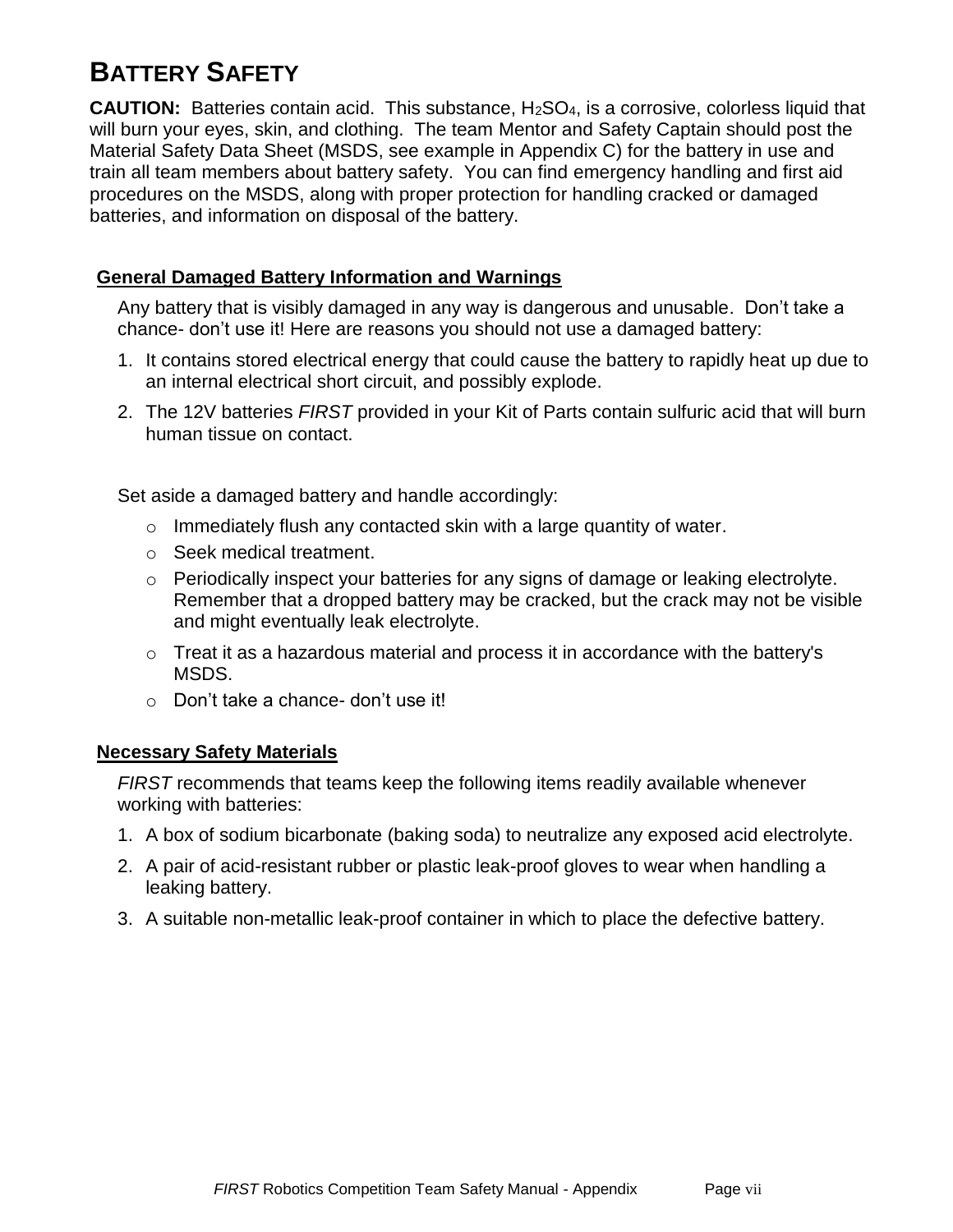### **Procedure for Handling a Leaking Battery**

### **When an electrolyte leak occurs:**

- Neutralize it by pouring the sodium bicarbonate on all wetted surfaces. The bicarbonate of soda itself is not dangerous, and will react with the acid in the electrolyte leaving a safe residue that can be disposed of in a conventional manner such as rinsing with water
- Follow emergency handling instructions of the MSDS and notify Mentor.
- Put on the gloves before handling the battery.
- Place the battery in a leak-proof container for removal
- Be sure to neutralize any acid on the gloves before removing and storing them
- Seek medical attention if skin came into contact with any chemicals
- Properly dispose of the battery, which is now a hazardous material

#### **At a** *FIRST* **event:**

- Immediately send the person in contact with acid to the First Aid Station/EMTs.
- Report incident to the Pit Administration Supervisor so that the individual can fill out a Medical Incident Report Form. Provide team number and available information.
- Pit Administration will immediately contact Event Management for further instruction from Event and Venue Authorities.

### **Battery Disposal**

Be sure to dispose of all batteries properly and safety. Most retailers of automotive batteries will accept and properly dispose of them at no cost.

### **Charging and Handling**

- Keep the battery-charging area clean and orderly.
- Place your battery charger in an area where cooling air can freely circulate around the charger. Battery chargers can fail without proper ventilation.
- Do not short out the battery terminals. If metal tools/parts contact the terminals simultaneously, it will create a direct short circuit. This may cause high heat to develop in the battery terminal/part/tool area and the battery could explode.
- Do not charge battery at greater than the manufacturer's maximum recommended rate.

### **Ongoing Battery Inspection**

- Periodically inspect your battery for any evidence of damage, such as a cracked case or leaking electrolyte
- Bent terminals can also be a potential leak source
- Inspect the battery before and after each round of competition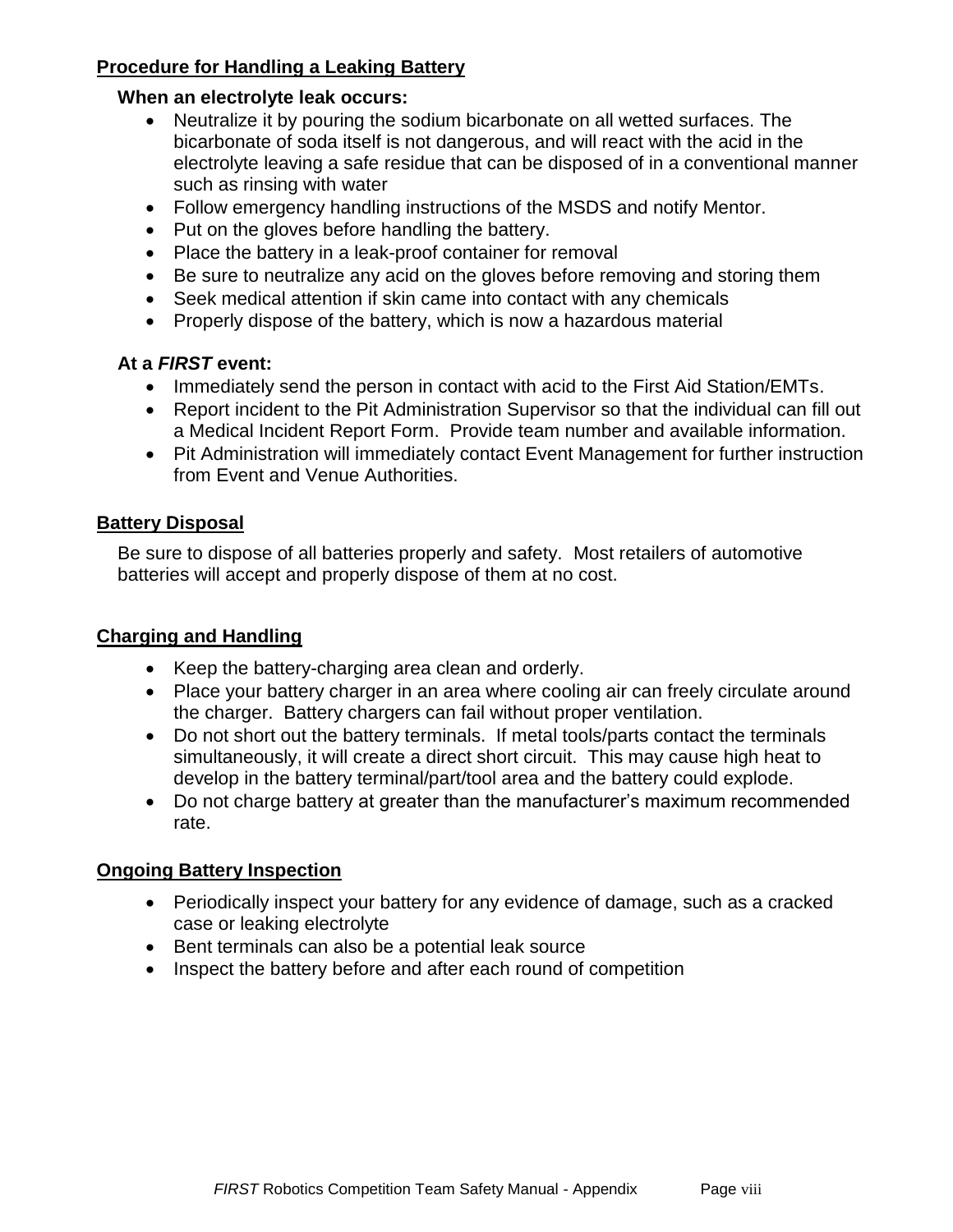# **CHEMICAL SAFETY**

- Keep chemical containers in good condition.
- Make sure all chemical containers have labels placed by the manufacturer.
- Ensure all labels are legible.
- Become familiar with the chemicals you may use as part of the *FIRST* Robotics Competition. Read safety precautions and instructions for use located on the chemical's label.
- Store all chemicals in an orderly way. Obtain Material Safety Data Sheets (MSDS) for the chemicals your team uses. These sheets provide information on the correct handling of a spill or injury.
- If you are exposed to a chemical, notify your Safety Captain and Mentor immediately and consult the MSDS if necessary.
- Don't use any highly flammable materials, such as cleaning solutions, at *FIRST*  events.

# **RESPECT OF ELECTRICITY**

Proper use and respect for electricity is paramount. The following are general guidelines for ensuring basic electrical safety requirements are met:

- Inspect your equipment cords and extension cords routinely to ensure they are in good condition.
- DO NOT overload electrical fixtures and/or receptacles.
- DO NOT "daisy chain" plug a power strip into another power strip.
- Avoid the following electrical power supply setups to prevent overloading:
	- o Extension cord plugged into another extension cord.
		- o Extension cord plugged into a power strip.
	- o Multi-device receptacle plugged into a power strip or extension cord.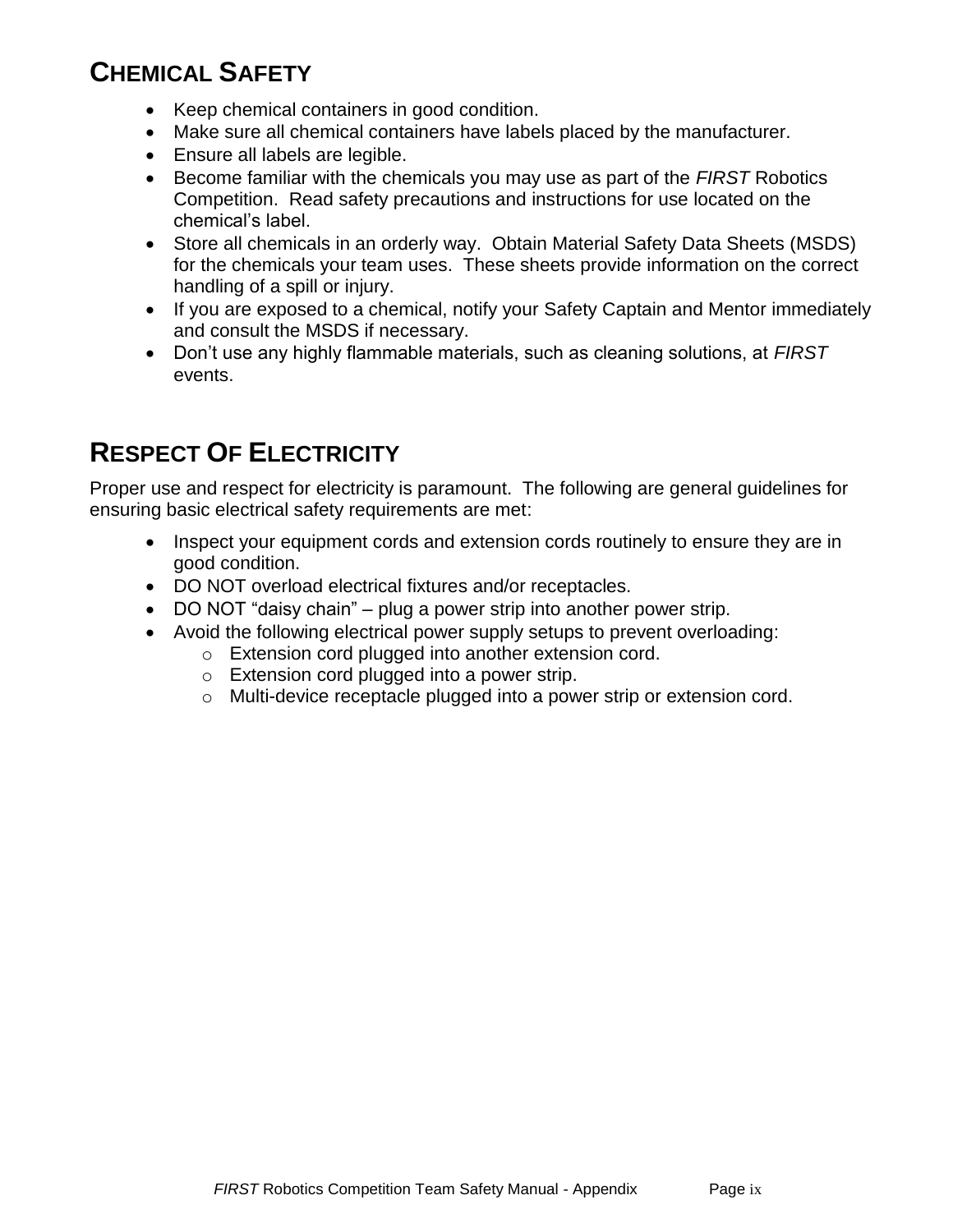# **AT THE EVENTS:**

Follow the following safety considerations at *FIRST* Robotics Competition Event(s):

- o Safety glasses are required *everywhere* in the Pit.
- $\circ$  To gain entrance to the Pit, every person will have to wear a pair of safety glasses or safety rated prescription glasses with side shields.
- $\circ$  Don't ship all safety glasses or side shields in the crate. Be sure to bring a few pairs with you, so someone from your team can enter the Pit and get the safety glasses for all other members.
- o Use safe lifting techniques.
- o Do not use skateboards, 'hoverboards', or drones at events
- o Do not bring bottled gas tanks (e.g. Helium) to events

### **Setting Up the Team Pit Station**

- o Bring and use work gloves for uncrating and re-crating
- $\circ$  Design and set up your Pit Station safely and use proper tools to construct any components (displays, shelves, banners, etc.)
- $\circ$  Use ladders, don't climb on items not meant for the task, such as tables and chairs
- o Observe the ten-foot height limit for all portions of your Pit Station, including banners
- o Small, bench-top band saws and drill presses, with appropriate guards, are allowed in team Pit Station

#### **Competition Safety**

- Use the buddy system when traveling and while at the event.
- Note that *FIRST* Staff and Volunteers are distinguished by their name badges.
- Travel safely and carefully between the pit and the playing field.
- Demonstrate safe behaviors at all times, even in the heat of competition.
- Establish a planned, safe lifting procedure of the robot, including cart removal after the lift.
- Make sure the robot is properly secured if you must work underneath it. Never work on the robot on an unstable surface.
- Assist and Mentor other teams with safety issues.

### **Pit Age Requirement**

Children twelve and under must have a person eighteen or older with them at all times. There will be child safety glasses available to borrow and return. Child strollers and baby carriages are not allowed within the individual Pit Stations.

### **Pit Station Safety**

Control access to your Pit Station; visitors are required to comply with PPE rules. Keep the aisle immediately outside your Pit Station clear for pedestrians and robot transit. When transporting your robot, politely keep pedestrians alert to your movement. Adhere to the specifics in the *FIRST* Robotics Competition Manual, "At the Events" Section 4:

- Teams may not build any structure to support people or items for storage over the top of the work area in their team pit station.
- Team structures, signs, banners, or displays cannot be higher than 10 feet above the floor.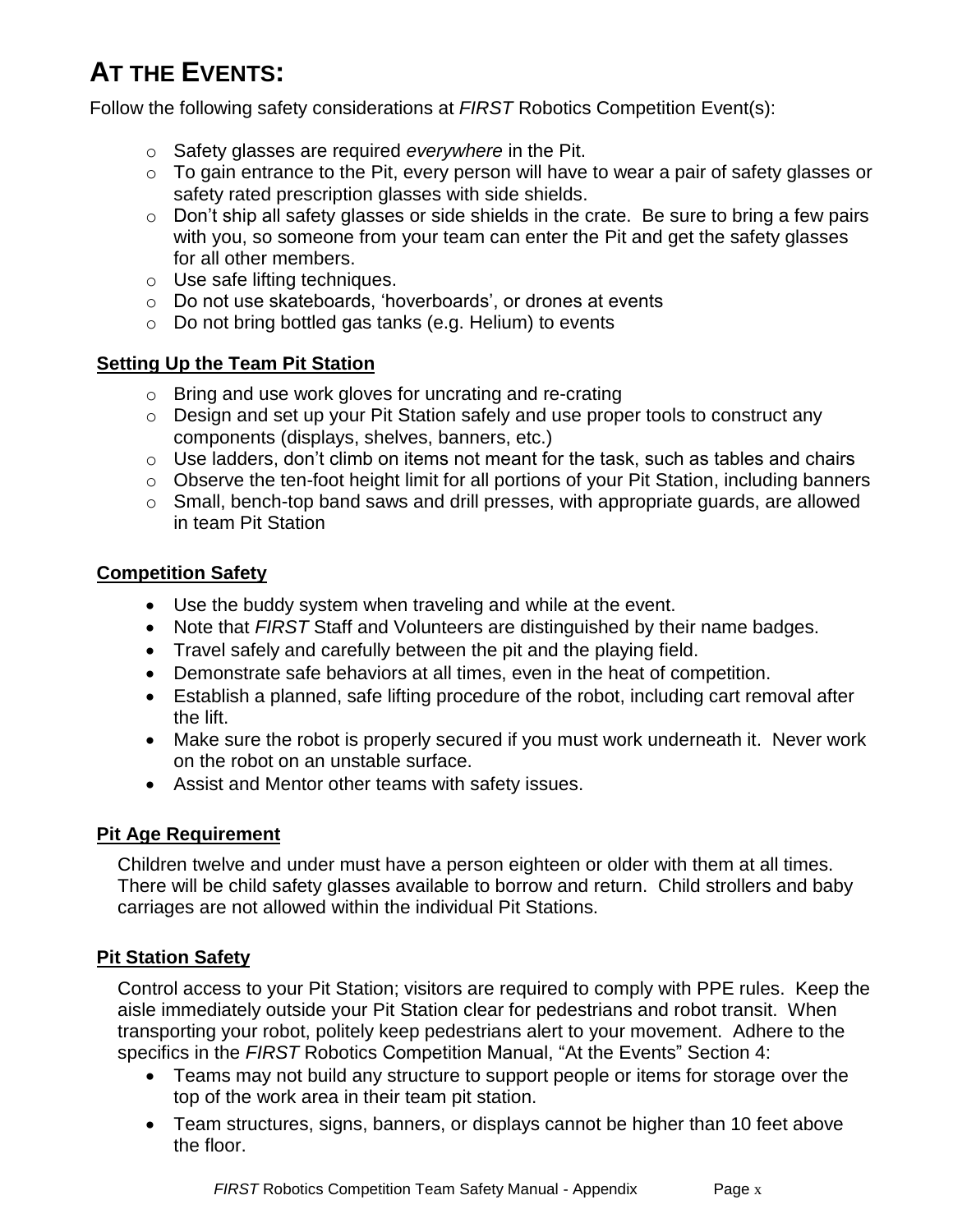Securely mount team Pit Station signs, banners, and displays. Be aware of your neighbors. Alert them if there is a hazard in your Pit or near theirs. Maintain a clean, neat, and orderly Pit Station at all times. Remember, there are inspections after teams leave so be sure to do the following:

- o Clean floor in and around your Pit Station
- o Proper tool storage
- o Proper care of batteries and battery chargers
- o Tidy storage of personal belongings and equipment

#### **Working in the Pit**

- $\circ$  Properly use power strips (do not "daisy chain" plug a power strip into another power strip)
- o Keep the work area neat and orderly
- o Participants should be wearing approved personal protective equipment, PPE, in the Pit at all times, including:
- o ANSI-approved, UL Listed, or CSA rated, safety glasses or safety rated prescription glasses with approved side shields must be worn at all times in the Pit area. Lightly tinted Yellow, Rose, Blue, and Amber tints are *FIRST* approved.
- o Wear substantial shoes that completely cover the entire foot are required inside the Pit area. Lightweight shoes should not be worn to a competition.

### **Using the Practice Field**

If your event has a practice field/area, be sure to obey the rules for maintaining an "exclusion zone" around the area. This zone will help ensure that robots and moving parts will not exceed the practice area. It will also help prevent accidents to those persons viewing the sessions or traveling nearby who may not be aware of the movement of the robots.

Be sure to wear proper protective equipment and use safe lifting practices. Make sure the practice field is clear of debris, and be gracious by picking up any foreign materials. The designated volunteers are there to help maintain a safe area. Please cooperate with them.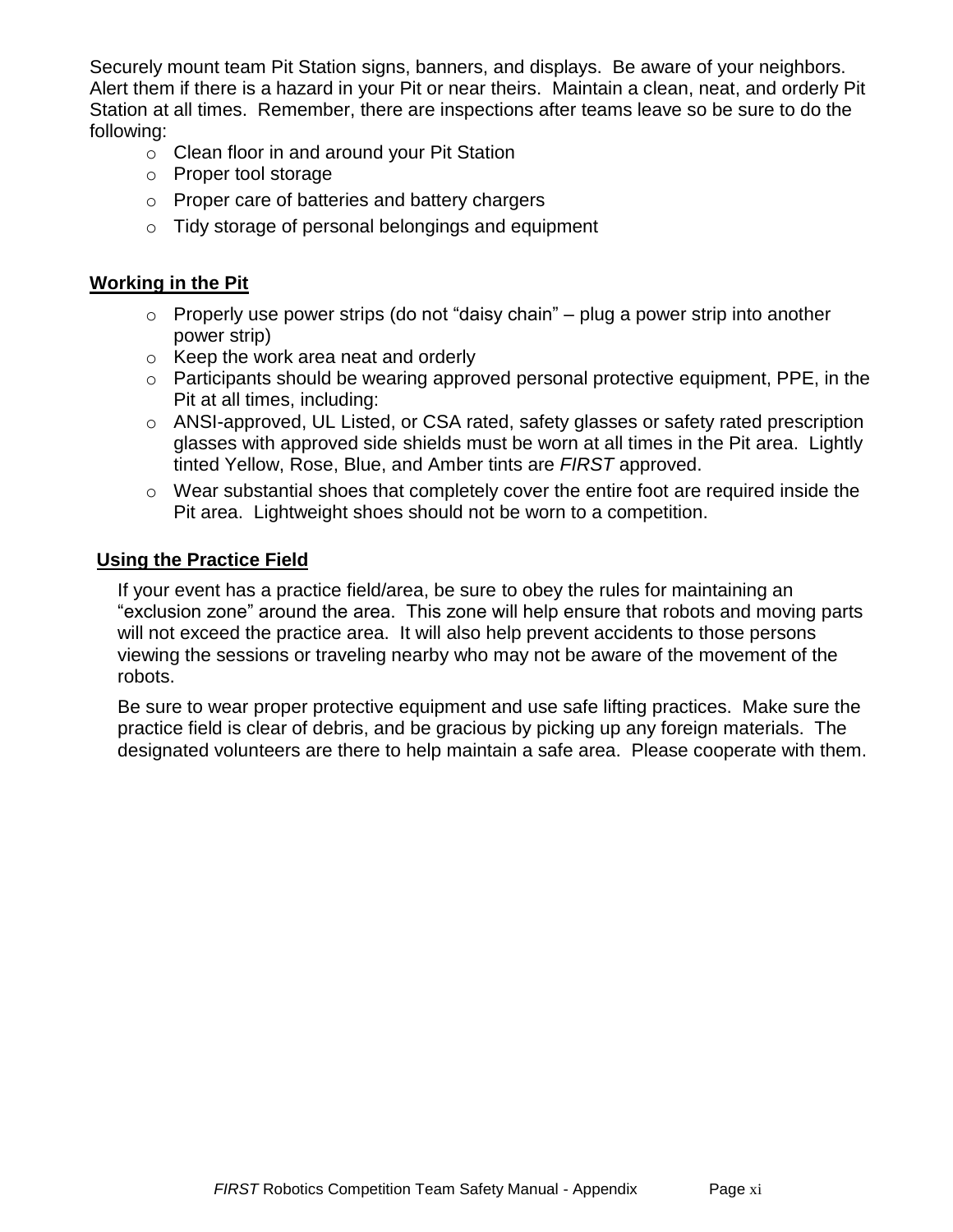# **SAFE ROBOT LIFTING, HANDLING, AND TRANSPORTING**

Take a few moments to ensure your team knows how to lift your robot properly and safely. Practice the procedures prior to beginning the season so everyone has the same method and goals at the events.

### **Pre-Lift Procedures:**

- o Ensure all transporters are wearing PPE (safety glasses at a minimum are required)
- o Make sure the robot is safe to move:
	- o Are all parts of the robot secured?
	- $\circ$  Is the robot powered off?
	- o Is anyone still working on the robot?
	- o Are there enough people to perform the lift safely? Two to four people are preferred.
- $\circ$  Before lifting, hold a short discussion to determine the direction and path you will be lifting
- o Ensure that the areas and paths are clear of debris and hazards.

### **During the Lift:**

- o Appoint someone to coordinate the lift to make sure you are all ready to begin
- o Each lifter should place his/her feet close to the robot and adopt a balanced position
- $\circ$  All persons should lift at the same time using proper body mechanics, these include:
	- o Lift with the legs, keeping your back straight
	- o Do not twist your body- use your feet to turn your entire frame if you need to turn
	- $\circ$  Use proper hand holds to grasp the robot and make sure you have a safe, secure lift point before starting the lift
	- o Bend your knees to a comfortable degree and get a good handhold. Maintain normal spinal curves
	- $\circ$  Tighten your stomach muscles and commence lifting the robot, using your leg muscles if you are lifting the robot up from the floor.
	- $\circ$  Keep the robot close to your body, and coordinate lift speed with the others
- o Make sure the cart is stable and will not roll, coordinate correct placement of robot on the cart
- $\circ$  Use the gate opening to enter the playing field, climbing over the railing is prohibited

#### **Post-Match Procedures:**

- o Relieve all stored energy and open the main circuit breaker on the robot
- $\circ$  Ensure that the robot is made safe prior to lifting it off the playing field, no dangling parts, etc.
- o Remove debris from the playing field
- o Use the above "Pre-lift" and "During the lift" procedures
- $\circ$  Use the gate opening to exit the playing field., climbing over the railing is prohibited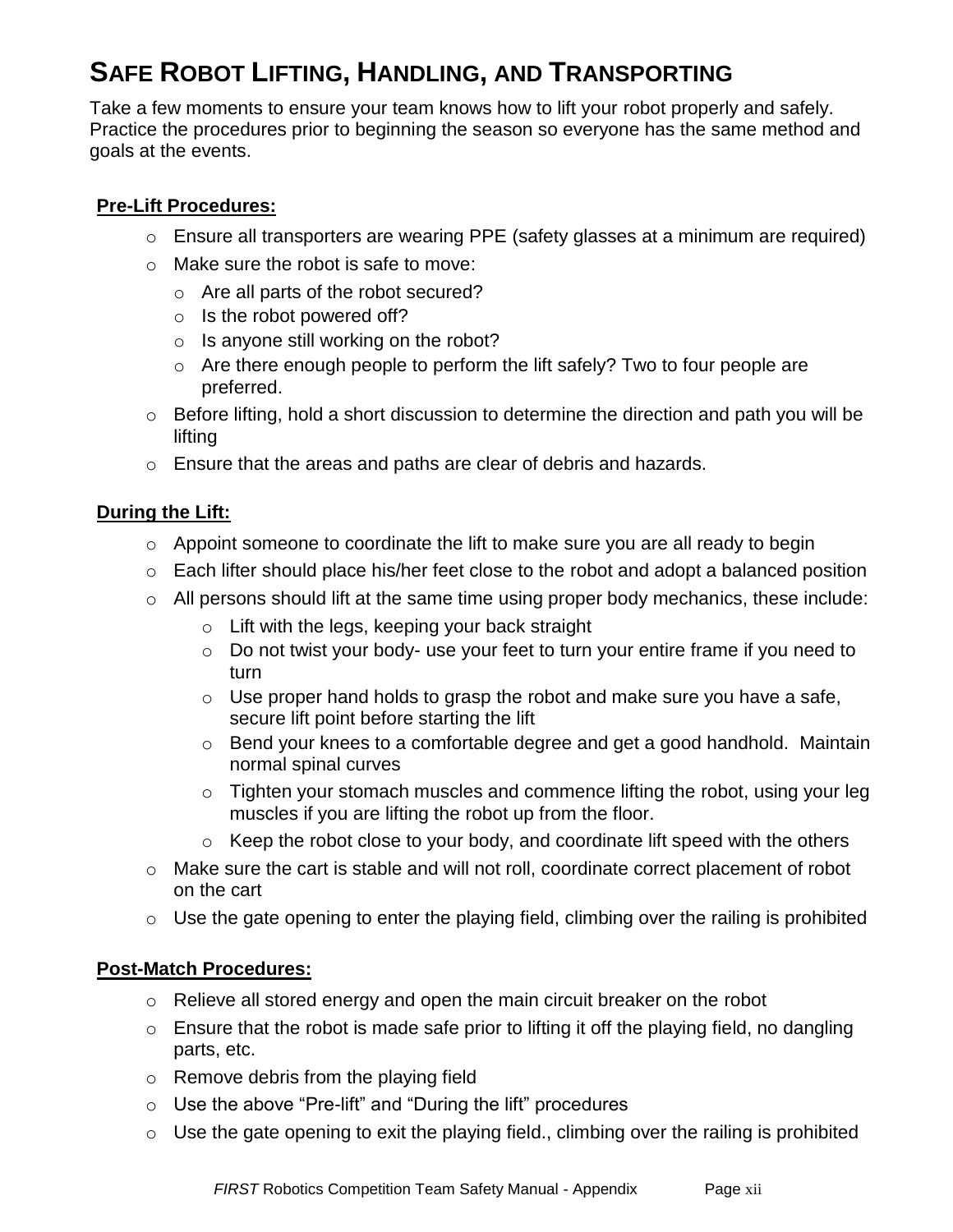### **Transporting Procedures:**

- o Make sure the robot is stable on the cart before transporting
- o Keep the cart under control at all times, especially when removing or placing the robot.
- o Use patience and control when moving the robot, especially in crowded areas (do not run)
- o Ensure that the cart will not roll away or pose a hazard, especially upon robot removal (use a chock block if necessary)
- o Use the gate opening when entering/exiting the playing field- climbing over the railing is prohibited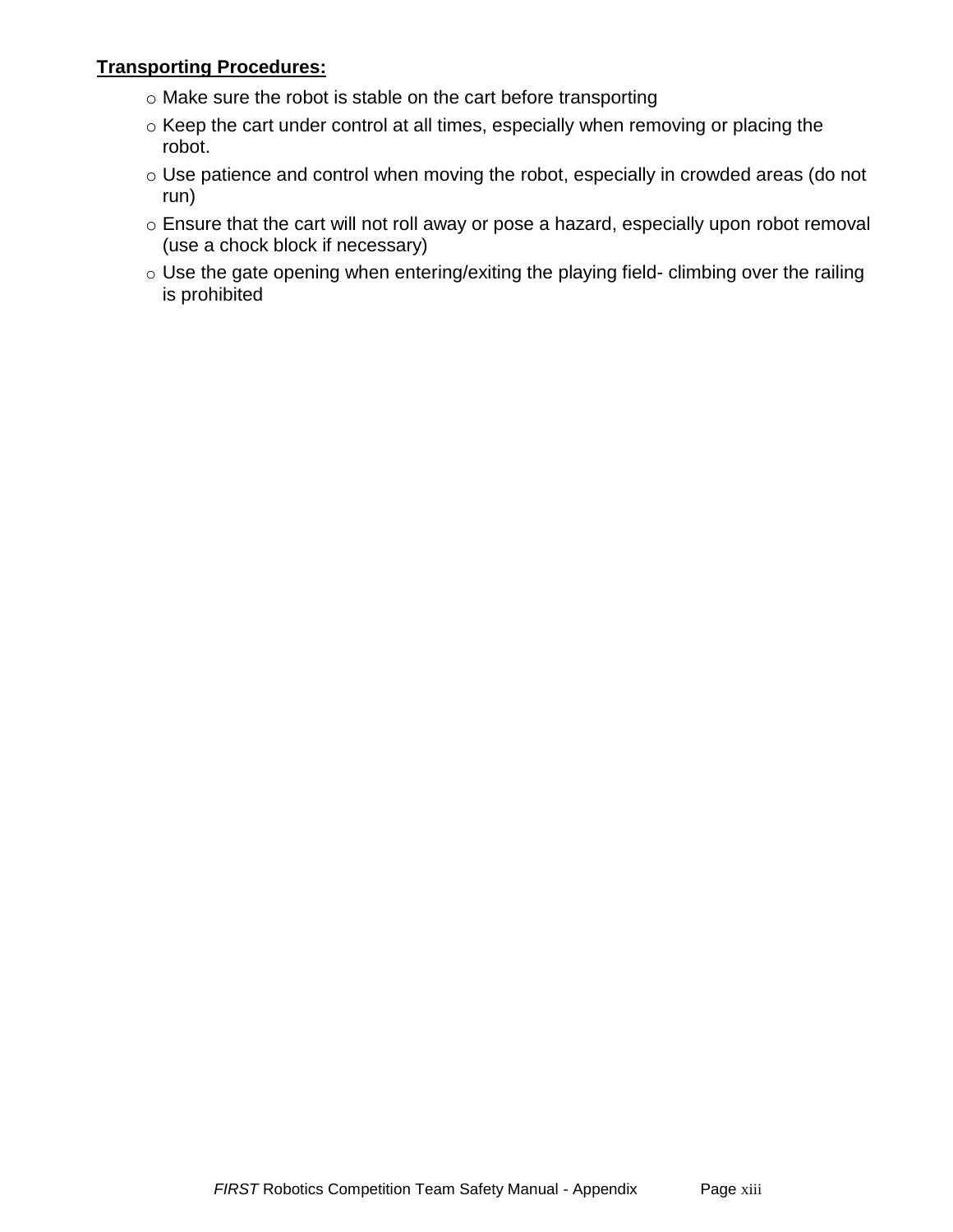## **SAFETY AWARENESS AND RECOGNITION PROGRAMS**

### **Key Objectives**

The key objectives of the Safety Awareness and Recognition Program are:

- a. Ensure participants, staff and the public have injury-free competitions
- b. Motivate participants to learn and follow safe individual and group practices as a life skill using a positive coaching approach
- c. Select the winning team for the Industrial Safety Award sponsored by Underwriters Laboratories
- d. Publically recognize other Teams for safe practices

The Safety Advisors and *FIRST* Robotics Competition participants will rate safe performance in three key areas:

- 1. Safe Behavior
- 2. Physical Conditions
- 3. Personal Protective Equipment (PPE) Usage

The program uses coaching, positive reinforcement and public recognition to meet its objectives. The Safety Advisors with input from *FIRST* Robotics Competition participants will select the teams that best meet the program objectives. Please read below for a description of the expected "safe" activities that Safety Advisors and participants will assess over the course of a typical *FIRST* Robotics Competition event.

### **Safety Advisory Process**

Prior to the competition, Mentors should coach participants on working together and show the students how to use equipment and construct, operate, repair, and move the robot safely.

Throughout the competition, the easily recognizable, red-shirted Safety Advisors will observe activities in the Pit, practice field, queue line, and playing fields to identify the safety habits of the teams. This includes observing the uncrating/un-bagging of robots and transporting them between the Pit and playing fields. Teams should not hesitate to talk with the Safety Advisors and ask questions.

The Safety Advisors will:

- 1. Provide positive verbal feedback for safe behavior and conditions.
- 2. Indicate unsafe behavior and coach to correct unsafe behavior.
- 3. With input from the *FIRST* Robotics Competition participants, will select the three (3) teams to win the Hard Hat Pin Award and designate the "Star of the Day" person to a Mentor or Student.

#### **Safety Recognition and Awards**

The Safety Awareness and Recognition Program rewards teams and individuals for their exceptional dedication to safe working methods and considerations by providing the awards below.

At events, each team Safety Captain will have an opportunity to give a five minute informal presentation of their team's safety program to a designated Safety Advisor. The Safety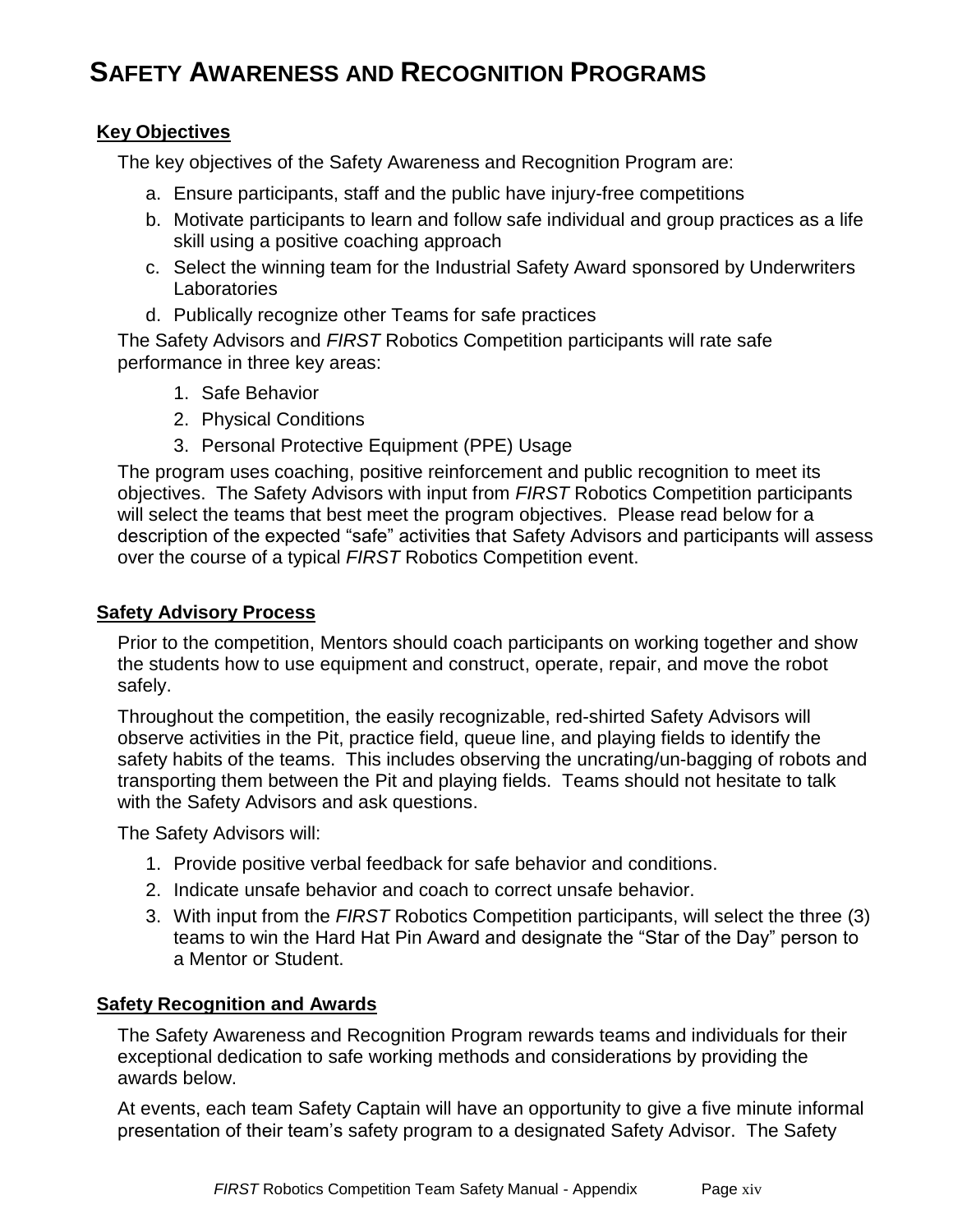Advisor team will use the information presented to evaluate each *FIRST* Robotics Competition team and provide coaching and mentoring throughout the competition.

### **Top 3 Safe Teams (Hard Hat Pin Award)**

*FIRST* Robotics Competition participants will use the input card below to provide feedback to the Safety Advisors.

|                            | <b>Highlighting Safety</b> |
|----------------------------|----------------------------|
|                            |                            |
| <b>Best Safety Culture</b> |                            |
| Team #                     |                            |
| <b>Best Pit Safety</b>     |                            |
| Team $#$                   |                            |
| Star of the Day            |                            |
| Name:                      | Team $#$                   |
|                            | Your Team #                |
|                            |                            |

The Safety Advisors will use this information, as well as the following criteria, to determine the Hard Hat Pin Award winners:

- 1. Community Outreach
- 2. Safety Initiatives (at the event)
- 3. Program Presentations (Safety Program Development)

Teams will be provided with these input cards at the event. After practice day, one Highlighting Safety recommendation input card will be turned in by each team to Pit Administration each morning.

NOTE: The winner of the UL Industrial Safety Award is not eligible to receive these pins because that team will receive a separate pin during the closing awards ceremony.

Also, a '#1 in Pit Safety' poster may be awarded to a team during the two primary competition days at each event.

#### **Star of the Day Award**

The Safety Advisors, with input from *FIRST* Robotics Competition participants, will select the "Star of the Day" winners on the two primary competition days at each event. On the following day(s), you will be able to see the winner's name and team affiliation on a poster near Pit Administration. This will be visible for the duration of the competition. This individual is presented with a small token of appreciation.

This award can go to any student, Mentor or volunteer who, in the opinion of the Safety Advisors and *FIRST* Robotics Competition participants, has made a noteworthy contribution to promoting a culture of safety and is a person that the rest of the *FIRST* community should emulate for their safety practices.

### **Industrial Safety Award Sponsored By Underwriters Laboratories**

This award celebrates the team that progresses beyond safety fundamentals by using innovative ways to eliminate or protect against hazards. The winning team consistently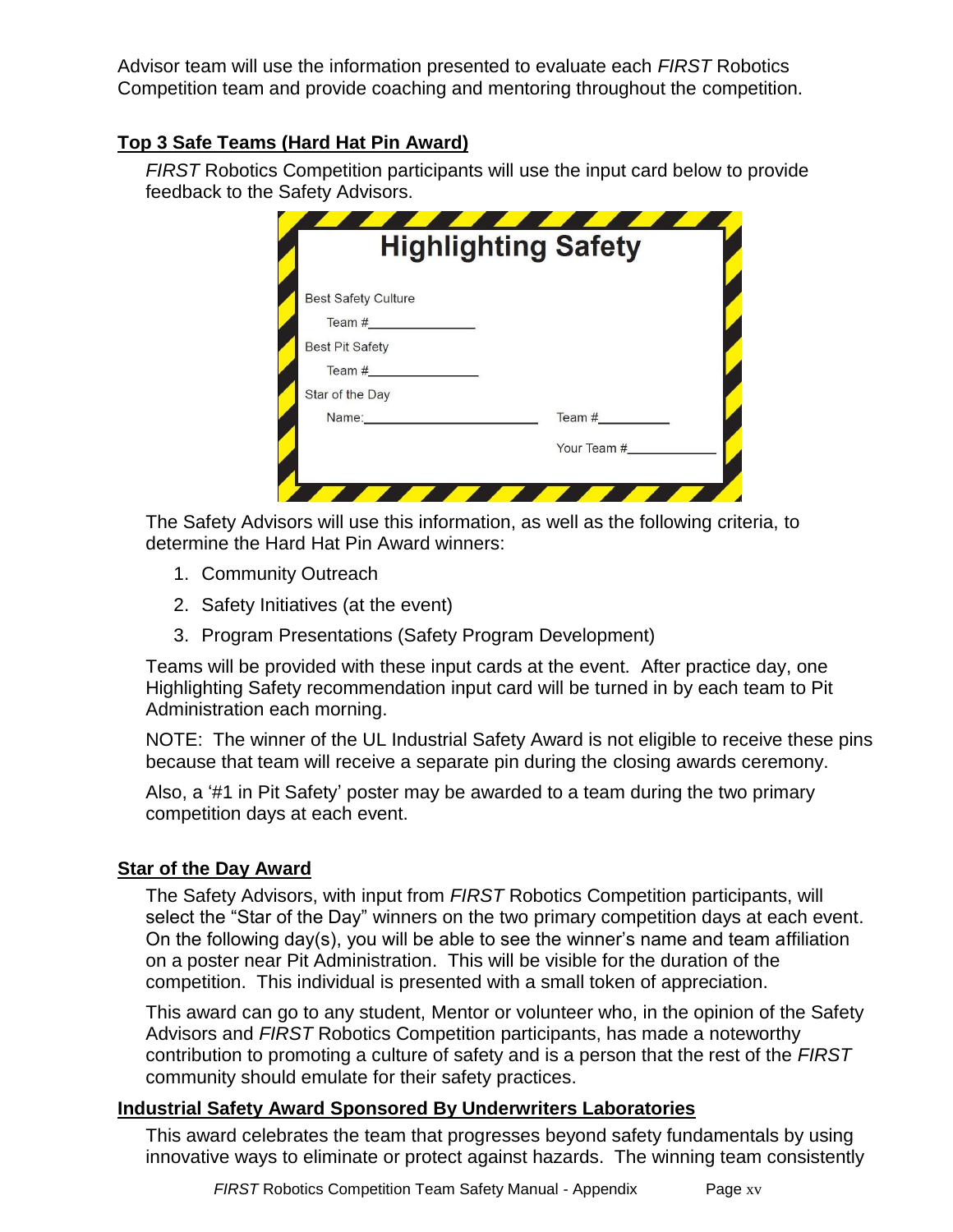demonstrates excellence in industrial safety performance that shines throughout the competition from load-in to load-out.

Safety Advisors are volunteers who will observe all the teams and with input from *FIRST* Robotics Competition participants, select the Team that best meets the criteria for the UL Industrial Safety Award.

### **SAFETY IN YOUR WORK SPACES**

We recommend that teams implement a safety program. You will find an inspection sheet in the Appendix, which will be a guideline at the events. Safety Advisors will be on site to Mentor and coach teams on proper safety practices.

We recommend that teams implement a checklist of their own to monitor their unique work facility safety situations. Check for items such as:

- o Are stacked items at least 18" below sprinkler heads?
- o Are stacks stable and secure against sliding and collapse?
- o Are heavy or bulky items stored below shoulder level?
- o Are floors free of slipping and tripping hazards?
- o Are all light fixtures functional?
- o Is illumination level sufficient for the detail of work performed?

Review your workspace, take notes, and make any improvements to the safety of the environment and those working there. The Mentors and Safety Captain should constantly monitor team safety and the conditions at the work facility so the area is secure from injury, danger, risk, or liability.

# **GOOD LUCK AND BE SAFE!**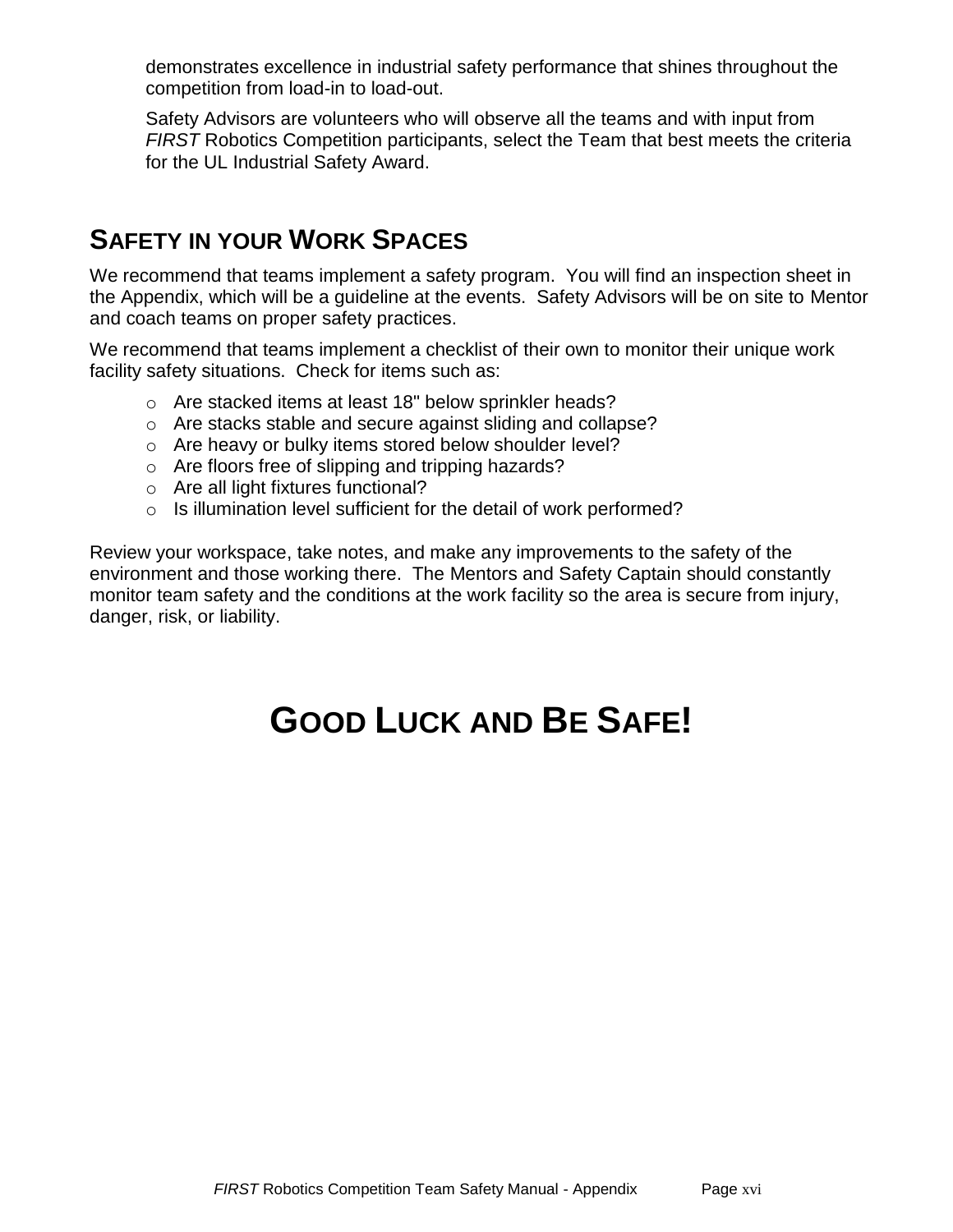

**Date: Location/Area: Inspector(s):**

Teams should review the condition of the inspected area per the criteria in the checklist below. Assess each item and answer the question by placing a " $\sqrt{ }$ " in the appropriate column. For any questions answered "no" below, complete a Corrective Action Plan (see next page).

Safety Advisors will use a similar checklist when they inspect the Pit and individual Pit Stations during competition events.

Key:  $Y = Yes \tN = No \tNA = Not applicable$ 

| NO.            | <b>ITEM</b>                                                                                                                      | Y | $\mathbf N$ | <b>NA</b> | <b>LOCATION/NOTES</b> |
|----------------|----------------------------------------------------------------------------------------------------------------------------------|---|-------------|-----------|-----------------------|
| A              | <b>HAND &amp; PORTABLE TOOLS</b>                                                                                                 |   |             |           |                       |
| 1              | Are powered tools in good condition with no evidence of damage?                                                                  |   |             |           |                       |
| $\overline{2}$ | Are tools properly stored when not in use?                                                                                       |   |             |           |                       |
| 3              | Are guards and safety devices in place and operational?                                                                          |   |             |           |                       |
| В              | <b>CHEMICALS</b>                                                                                                                 |   |             |           |                       |
| 1              | Are chemical containers properly labeled and in good condition with<br>no sign of damage?                                        |   |             |           |                       |
| $\overline{2}$ | Are MSDSs posted/readily available and team members aware?                                                                       |   |             |           |                       |
| C              | <b>ELECTRICAL</b>                                                                                                                |   |             |           |                       |
| 1              | Are cords and plugs free of broken insulation, exposed wiring, and<br>provided with grounded connections, or double insulated?   |   |             |           |                       |
| 2              | Are electrical outlets overloaded? (1 power strip used per outlet)                                                               |   |             |           |                       |
| 3              | Is the battery charger situated so there is air circulating around it?                                                           |   |             |           |                       |
| 4              | Are the batteries visibly ok, terminals not bent, and no cracks in<br>case?                                                      |   |             |           |                       |
| D              | THE TEAM PIT STATION                                                                                                             |   |             |           |                       |
| 1              | Is team equipment within the designated space? Aisle clear?                                                                      |   |             |           |                       |
| $\overline{2}$ | Is the area free of slipping and tripping hazards?                                                                               |   |             |           |                       |
| 3              | Is storage of materials orderly?                                                                                                 |   |             |           |                       |
| 4              | Does the area conform to the 10' height restriction? This includes<br>banners, signs, and all construction.                      |   |             |           |                       |
| 5              | Are the work surfaces neat and uncluttered?                                                                                      |   |             |           |                       |
| Е              | <b>APPROVED PERSONAL PROTECTIVE EQUIPMENT (PPE)</b>                                                                              |   |             |           |                       |
| 1              | Is PPE available for FIRST Robotics Competition Participants and<br>their visitors?                                              |   |             |           |                       |
| 2              | Is PPE worn by team members where required/posted?                                                                               |   |             |           |                       |
| 3              | Is PPE properly maintained and stored?                                                                                           |   |             |           |                       |
| F              | <b>RESPECT OF STORED ENERGY DANGERS</b>                                                                                          |   |             |           |                       |
| 1.             | After Competing: Does the team relieve electrical, pneumatic, and<br>miscellaneous energy before moving the robot off the field? |   |             |           |                       |
| 2              | In the Pit: Does the team ensure no one is working on the robot<br>while it is energized?                                        |   |             |           |                       |
|                |                                                                                                                                  |   |             |           |                       |
|                |                                                                                                                                  |   |             |           |                       |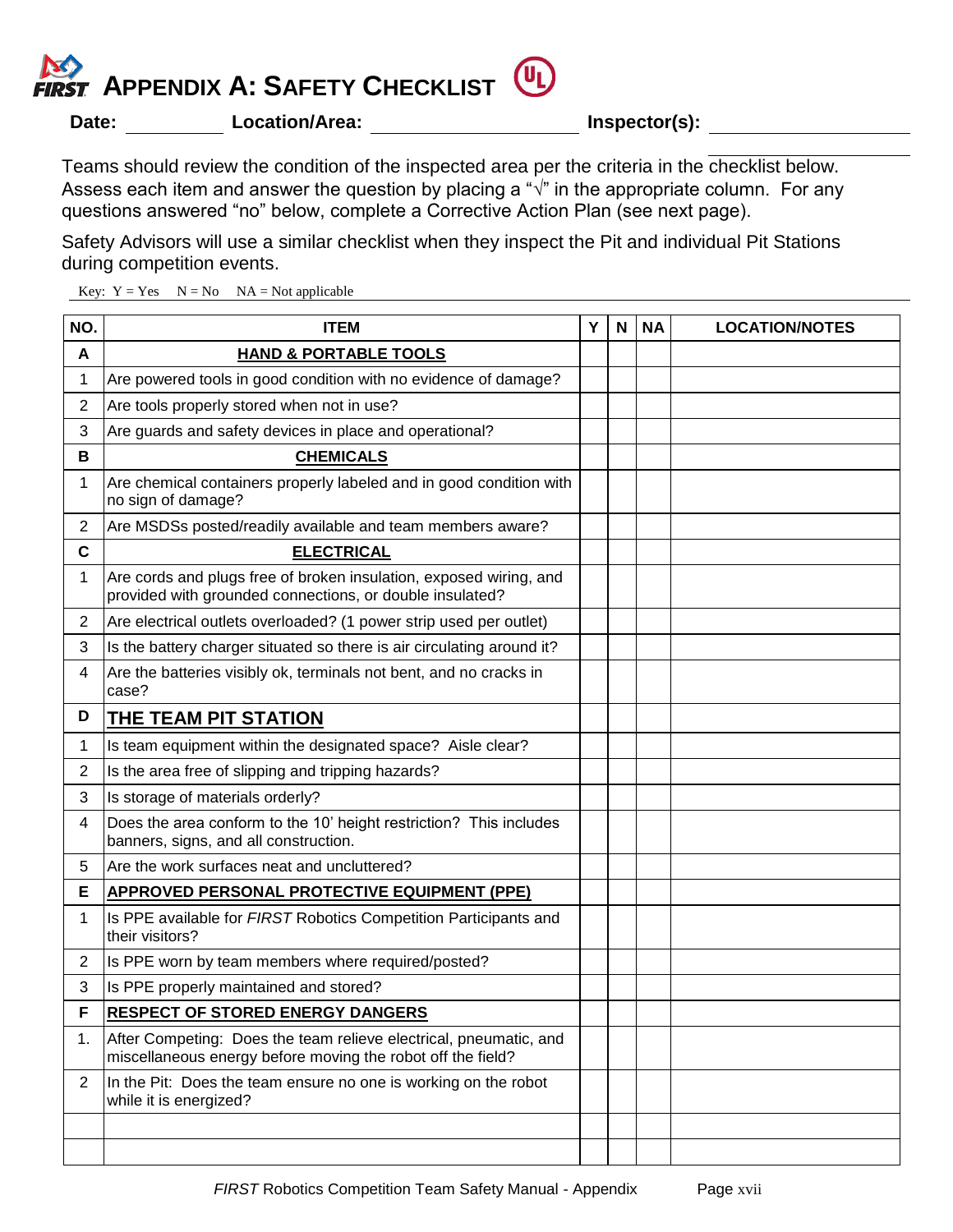## **APPENDIX B: CORRECTIVE ACTION PLAN**

Use this Corrective Action Plan to monitor changes your Mentor, Safety Captain, or the event Safety Advisor recommends.

| <b>ITEM</b><br>NO. | DESCRIPTION AND CORRECTIVE ACTION | <b>TARGET</b><br><b>TIME</b> | <b>COMPLETION</b><br><b>TIME</b> | <b>PERSON(S)</b><br><b>RESPONSIBLE</b> |
|--------------------|-----------------------------------|------------------------------|----------------------------------|----------------------------------------|
|                    |                                   |                              |                                  |                                        |
|                    |                                   |                              |                                  |                                        |
|                    |                                   |                              |                                  |                                        |
|                    |                                   |                              |                                  |                                        |
|                    |                                   |                              |                                  |                                        |
|                    |                                   |                              |                                  |                                        |
|                    |                                   |                              |                                  |                                        |
|                    |                                   |                              |                                  |                                        |
|                    |                                   |                              |                                  |                                        |
|                    |                                   |                              |                                  |                                        |

#### **Positive Findings:**

**Comments:**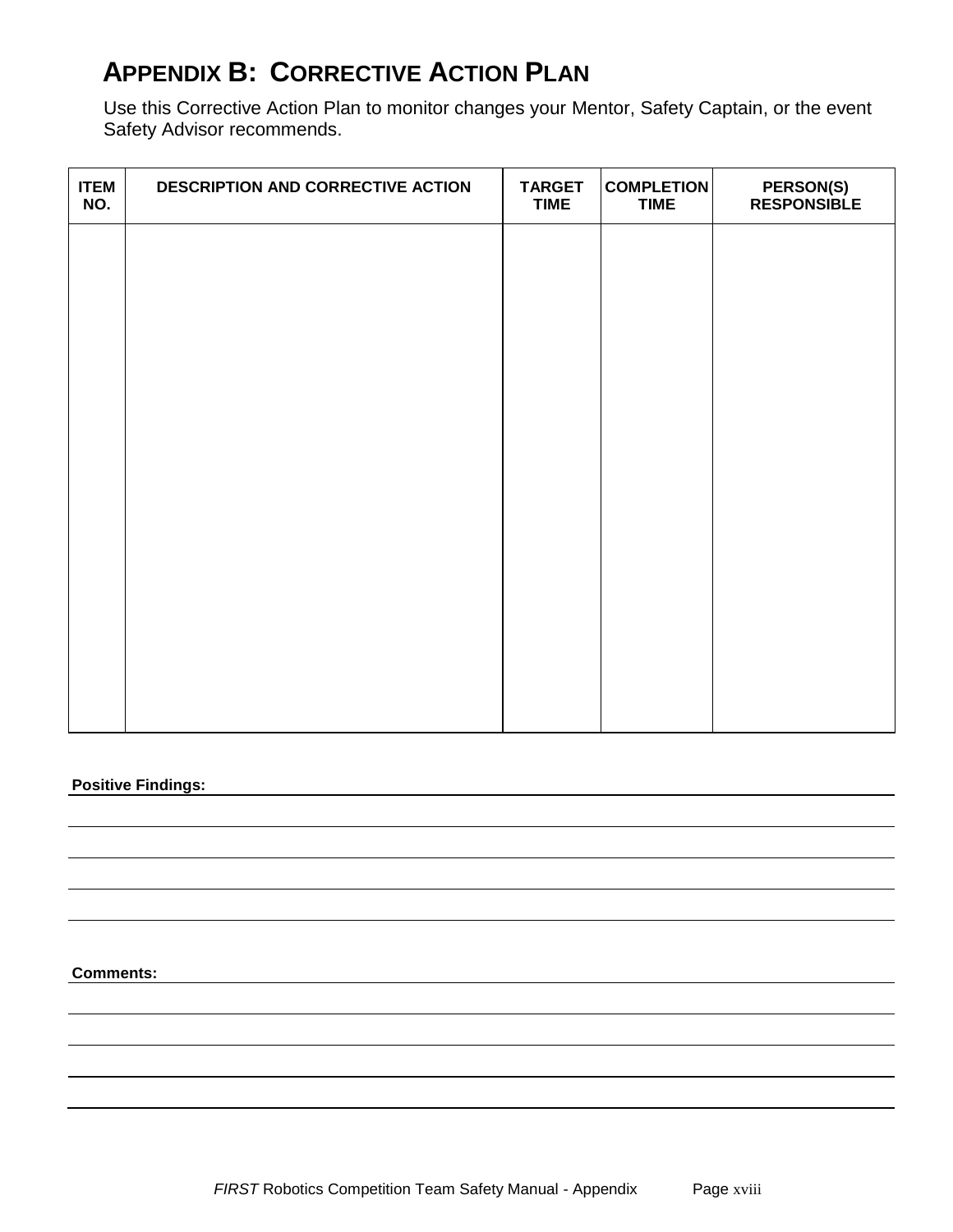# **Appendix C**



#### **MATERIAL SAFETY DATA SHEET**

Revision Date:Oct. 2008

#### Section I: Product and Manufacturer Identity

Product Name: Sealed Lead-Acid Battery

Manufacturer's Name and Address : **MK** Batteries 8997-C YELLOWBRICK ROAD. BALTIMORE, MD 21237 U.S.A.

Telephone: 410-238-1526 Fax: 410-238-1047 Web-site: http://www.mkbattery.com/

#### Section II : Composition/Information On Ingredients

Identification of single or mixed substance product : Mixed substance product.

#### ※PBB spices or PBDE spices is not involved

| Components                | CAS#      | <u>Hazard</u><br>Category                                                      |     | <b>OSHA PEL ACGIH TLV</b>                             | $%$ (By<br>weight) |
|---------------------------|-----------|--------------------------------------------------------------------------------|-----|-------------------------------------------------------|--------------------|
| Lead                      |           | 7439-92-1 Acute-Chronic 0.05 mg/m <sup>3</sup> 0.15 mg/m <sup>3</sup> 45 ~ 60% |     |                                                       |                    |
| Lead Dioxide              |           | 1309-60-0 Acute-Chronic 0.05 mg/m <sup>3</sup> 0.15 mg/m <sup>3</sup> 15 ~ 25% |     |                                                       |                    |
| Sulfuric Acid Electrolyte | 7664-93-9 | Acute-Chronic<br>Reactive<br>-Oxidizer                                         |     | $1.00 \text{ mg/m}^3$ 1.00 mg/m <sup>3</sup> 15 ~ 20% |                    |
| Non-Hazardous Materials   | N/A       | Not applicable                                                                 | N/A | N/A                                                   | $5 \sim 10\%$      |

#### Section III : Physical / Chemical Properties

| <b>Boiling Point:</b>            | $110^{\circ}$ C ~ $112^{\circ}$ C                                                                                                                                                                 |
|----------------------------------|---------------------------------------------------------------------------------------------------------------------------------------------------------------------------------------------------|
| Vapor Pressure :                 | 21 mm Hg. at $25^{\circ}$ C                                                                                                                                                                       |
| Vapor Density (AIR = $1$ ) :     | Electrolyte 3.4                                                                                                                                                                                   |
| Specific Gravity ( $H_2O = 1$ ): | $1.270 - 1.335$                                                                                                                                                                                   |
| Solubility in Water:             | Sulfuric Acid is 100% soluble in water.                                                                                                                                                           |
| Appearance and Odor:             | A battery is a solid article consisting of an opaque plastic case<br>with two lead terminals; no apparent odor. Electrolyte is a<br>liquid absorbed in glass mat material, a little pungent odor. |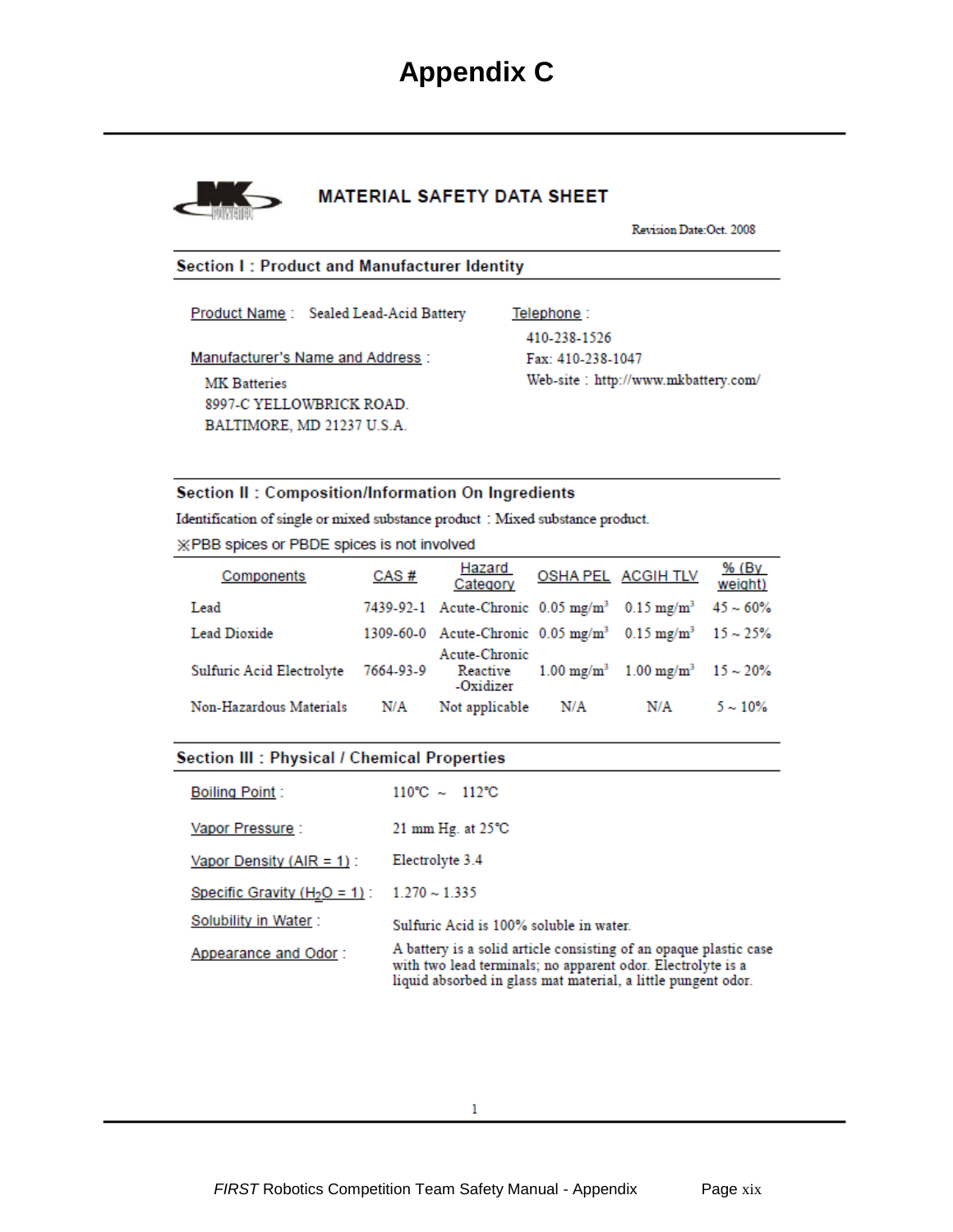

Revision Date:Oct. 2008

#### **Section IV: Fire - Fighting Measures**

| <b>Flash Point:</b>          | Not Applicable                                             |
|------------------------------|------------------------------------------------------------|
| <b>Flammable Limits:</b>     | Lower limit 4.10% (Hydrogen gas in air) Upper limit 74.20% |
| <b>Extinguishing Media:</b>  | Class ABC, Dry chemical, CO2 or halon, or water spray      |
| Auto - Ignition Temperature: | 357°C(polypropylene), 245°C(ABS)                           |

Special Fire Fighting Procedures : If batteries are on charge, turn off power. Use positive pressure, self-contained breathing apparatus in fighting fire. Water applied to electrolyte generates heat and causes it to spatter. Wear acid resistant clothing. Ventilate area well.

Unusual Fire and Explosion Hazards : Hydrogen gas may be produced and may explode if ignited. Remove all sources of ignition. Sulfuric acid vapors are generated upon overcharge and case failure. Avoid open flames/sparks/other sources of ignition near battery.

#### **Section V: Stability and Reactivity**

| Stability:           | Stable under normal conditions                                                                                                                                                                                                     |
|----------------------|------------------------------------------------------------------------------------------------------------------------------------------------------------------------------------------------------------------------------------|
| Conditions to Avoid: | Avoid shorting circuit or sparks near battery.<br>Avoid prolonged over-charging. Use only<br>approved charging methods. Do not charge in gas<br>tight containers. Sparks, open flames, keep battery<br>away from strong oxidizers. |
|                      |                                                                                                                                                                                                                                    |

#### **Section VI : First - Aid Measures**

| <b>Battery Electrolyte:</b> |                                                                                                                                                                                                                                                   |
|-----------------------------|---------------------------------------------------------------------------------------------------------------------------------------------------------------------------------------------------------------------------------------------------|
| Inhalation:                 | Remove to fresh air. Give oxygen or artificial respiration if needed. Get<br>immediate medical attention.                                                                                                                                         |
| Eye Contact:                | Flush with plenty of water for at least 15 minutes. Get immediate<br>medical attention                                                                                                                                                            |
| Skin Contact:               | Remove contaminated clothing and flush affected areas with plenty of<br>water for at least 15 minutes.                                                                                                                                            |
| Ingestion:                  | Do not induce vomiting. Dilute by giving large quantities of water. If<br>available give several glass of milk. Do not give anything by mouth to<br>an unconscious person. Give CPR if breathing has stopped. Get<br>immediate medical attention. |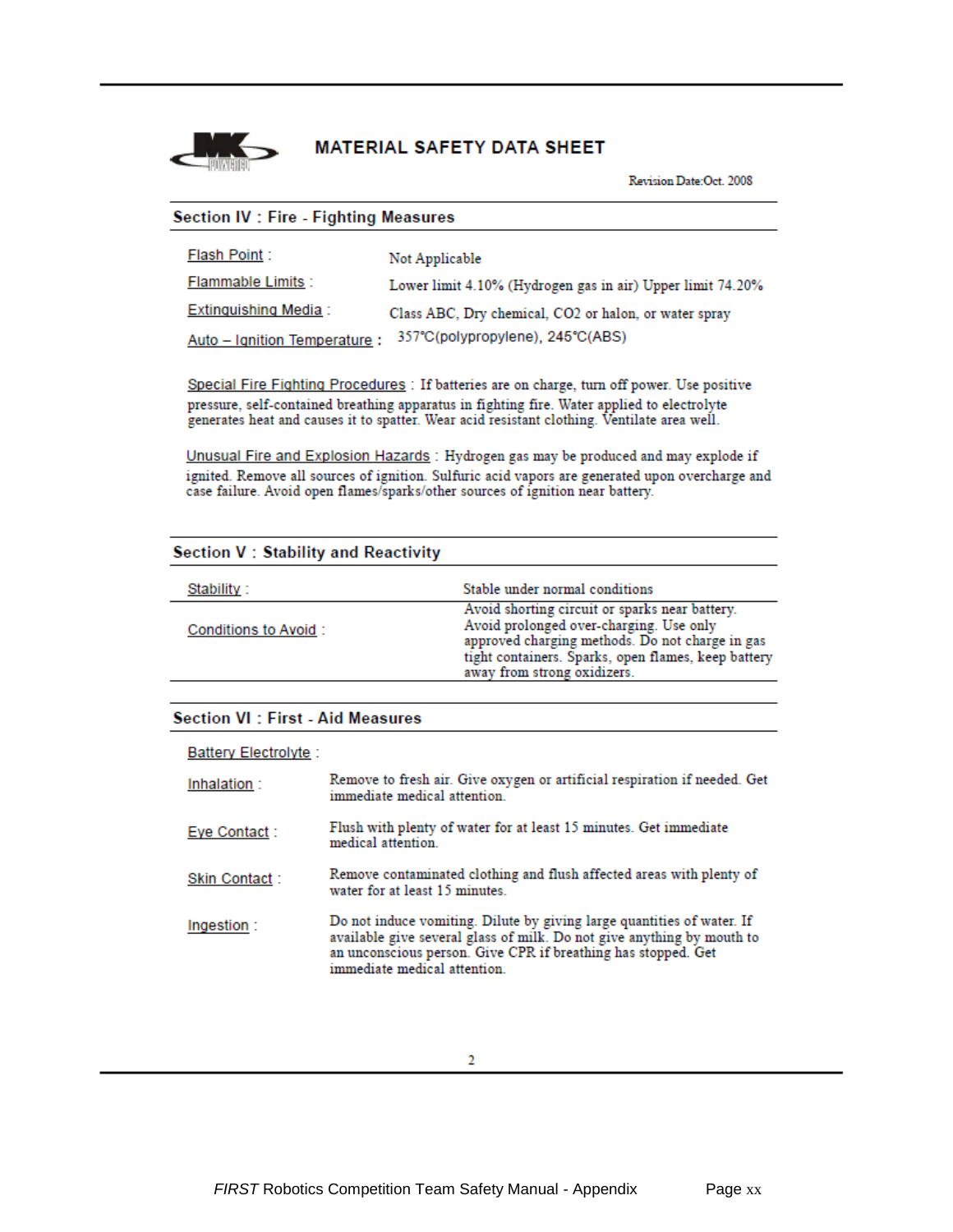

Revision Date:Oct 2008

#### Routes of Entry:

Electrolyte: Harmful by all routes of entry.

#### Inhalation:

Electrolyte: Breathing of sulfuric acid vapors or mists may cause severe respiratory irritation.

#### Ingestion:

Electrolyte: May cause severe irritation of mouth, throat, esophagus, and stomach.

#### Skin Contact:

Electrolyte: Severe irritation, burns, and ulceration.

#### Eye Contact:

Electrolyte: Severe irritation, burns, cornea damage, and blindness.

#### Effects of Overexposure - Acute :

Electrolyte: Severe skin irritation, damage to cornea may cause blindness, upper respiratory irritation.

#### Effects of Overexposure - Chronic :

Electrolyte: Possible erosion of tooth enamel; inflammation of nose, throat, and bronchial tubes.

#### Carcinogenic:

Electrolyte: The International Agency for Research on Cancer (IARC) has classified " strong inorganic acid mist containing sulfuric acid" as a Category 1 carcinogen, a substance that is carcinogenic to humans. This classification does not apply to liquid forms of sulfuric acid or sulfuric acid solutions contained within the battery. Inorganic acid mist (sulfuric acid mist) is not generated under normal use of this product. Misuse of the product, such as overcharging, may result in the generation of sulfuric acid mist.

#### Medical Conditions Generally Aggravated by Exposure:

Overexposure to sulfuric acid mist may cause lung damage and aggravate pulmonary conditions. Contact of electrolyte with skin may aggravate skin diseases such as eczema and contact dermatitis. Contact of electrolyte with eyes may damage cornea and/or cause blindness. Lead and its compounds can aggravate some forms of kidney, liver, and neurological and diseases.

#### **Section VII : Accidental Release Measures**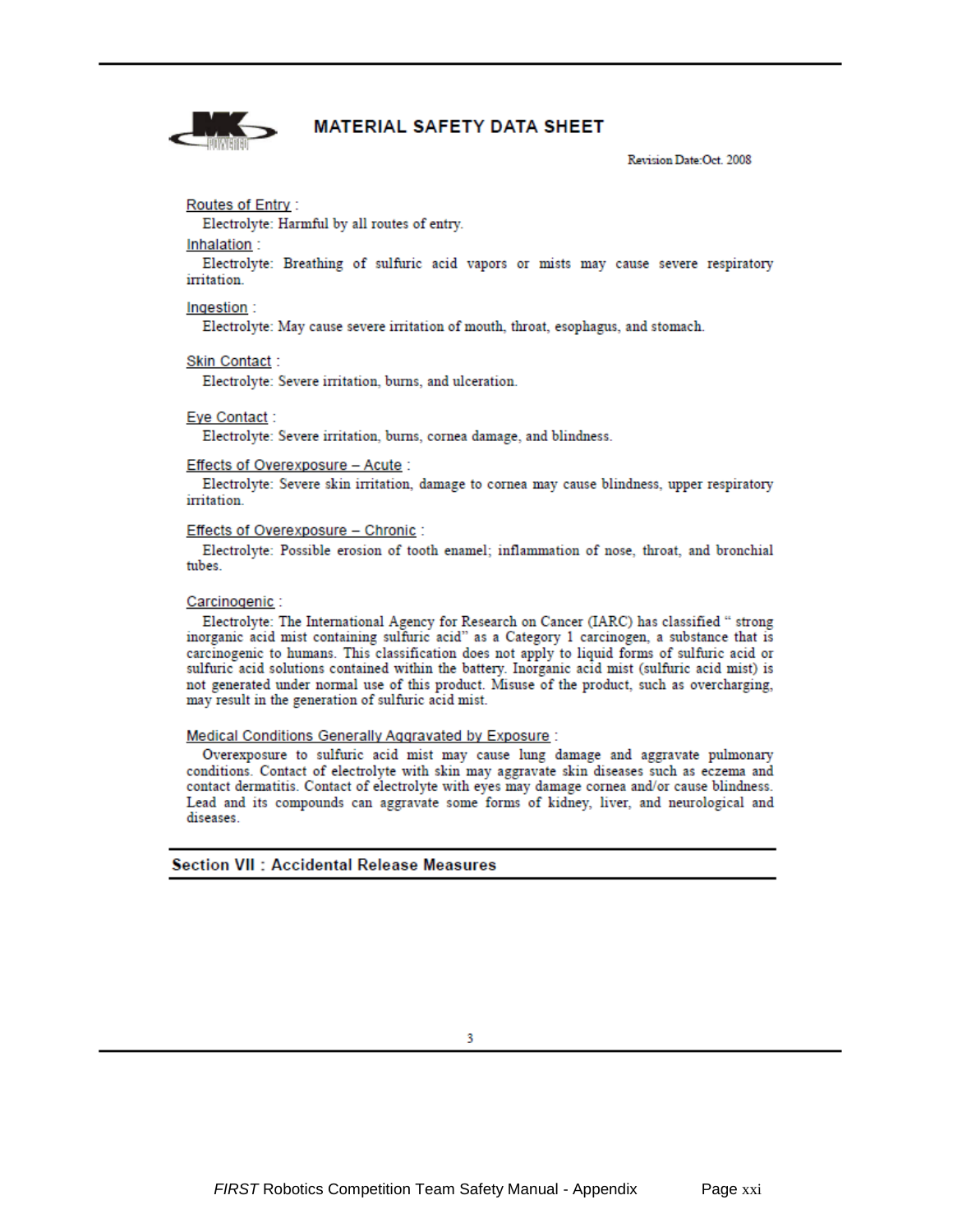

Revision Date:Oct. 2008

Steps to be Taken in Case of Broken Battery Case or Electrolyte Leakage : Avoid contact with acid materials. Use soda ash or lime to neutralize. Flush with water. Dispose of clean-up materials as a hazardous waste.

Waste Disposal Method : Dispose of in accordance with Federal, State and Local Regulations. Do not incinerate. Batteries should be shipped to a reclamation facility for recovery of the metal and plastic components as the proper method of waste management. Contact distributors for appropriate product return procedures.

Other Precautions : Do not charge in unventilated areas. Do not use organic solvents or other than recommended chemical cleaners on battery.

Procedures for cleanup. Avoid contact with any spilled material. Contain spill, isolate hazard area, and deny entry. Limit site access to emergency responders. Neutralize with sodium bicarbonate, soda ash, lime or other neutralizing agent. Place battery in suitable container for disposal. Dispose of contaminated material in accordance with applicable local, state and federal regulations. Sodium bicarbonate, soda ash, sand, lime or other neutralizing agent should be kept on-site for spill remediation.

Personal Precautions: Acid resistant aprons, boots and protective clothing. ANSI approved safety glasses with side shields/face shield recommended.

Environmental Precautions: Lead and its compounds and sulfuric acid can pose a severe threat to the environment. Contamination of water, soil and air should be prevented.

#### **Section VIII : Exposure Controls/ Personal Protection**

#### General:

Normal room ventilation is sufficient during normal use and handling.

Personal Protective Equipment (in the Event of Battery Case Breakage) :

Always wear safety glasses with side shields or full-face shield. Use rubber or neoprene glove.

Wear acid resistant boots, apron or clothing.

#### Work / Hygienic Practices :

Remove jewelry, rings, watcher and any other metallic objects while working on batteries. All tools should be adequately insulated to avoid the possibility of shorting connections. Do not lay tools on top of battery. Be sure to discharge static electricity from tools and individual person by touching a grounded surface in the vicinity of the batteries, but away from cells. Batteries are heavy. Serious injury can result from improper lifting or installation. Do not lift, carry, install or remove cells by lifting or pulling the terminal posts for safety reasons and because terminal posts and post seals may be damaged. Do not wear nylon clothes or overalls as they can create static electricity. Do keep a fire extinguisher and emergency communications device in the work area.

| <b>Hazardous Decomposition Products</b> | Combustion can produce carbon dioxide and |  |  |  |  |
|-----------------------------------------|-------------------------------------------|--|--|--|--|
| carbon monoxide.                        |                                           |  |  |  |  |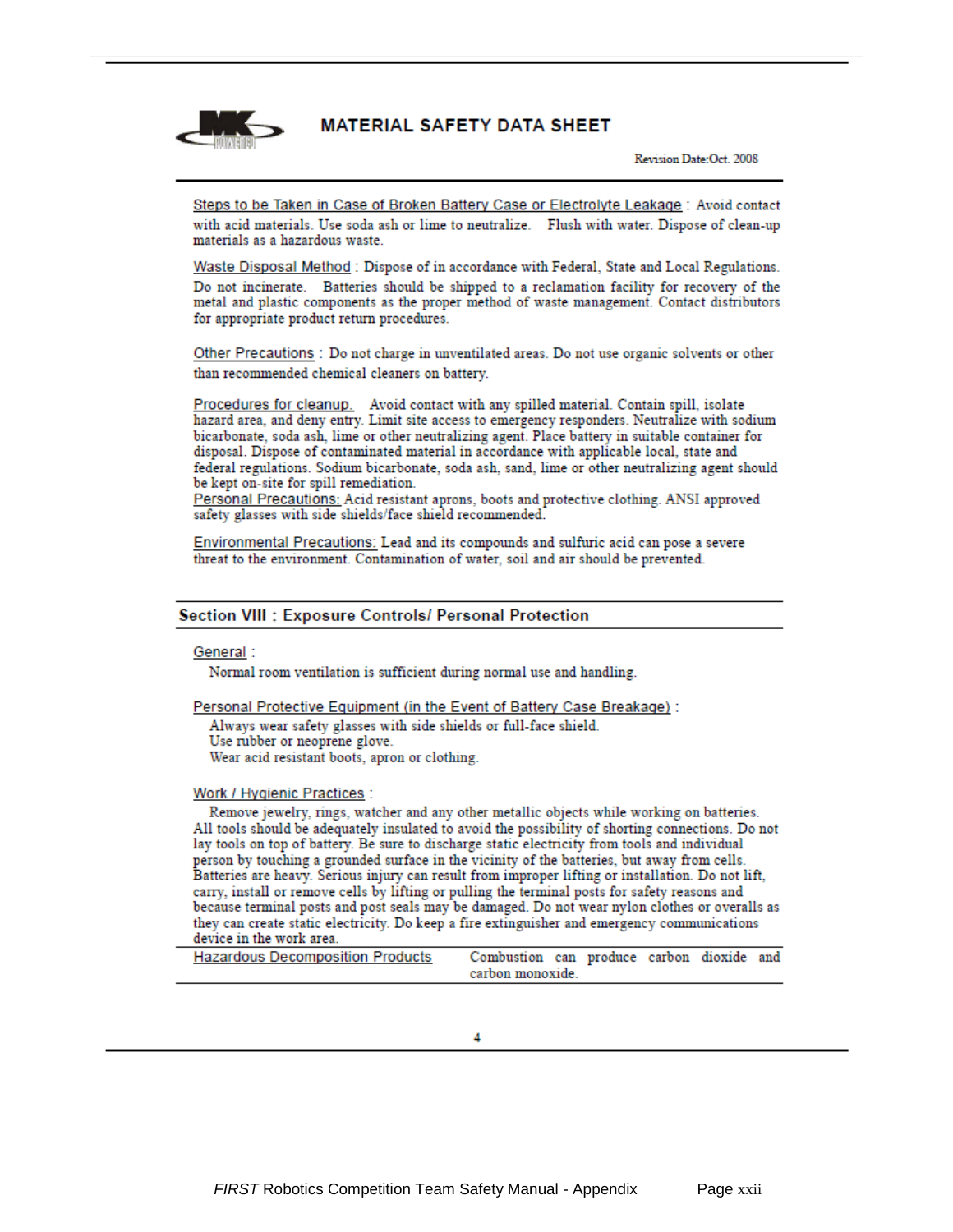

Revision Date:Oct. 2008

**Hazardous Polymerization** 

Hazardous Polymerization has not been reported.

#### **Section IX: Transport Information**

NFPA Hazard Rating for Sulfuric Acid:

Flammability ( $Red$ ) = 0

 $Health (Blue) = 3$ 

Reactivity (Yellow) =  $2$ 

**Transportation Information** Proper shipping name: "Batteries, Wet, Non-Spillable, Electric Storage."

U.S. DOT:

DOT-Unregulated, meets the requirements of 49 CFR 173.159(d). They do not have an assigned UN number nor do they require additional DOT hazard labeling.

#### **IATA / ICAO:**

IATA/ICAO-Unregulated, meets the requirements of Special Provision A67. They are exempt from hazardous goods unregulations, and classified as a "Non-Spillable battery". The batteries have been tested according to packing instruction no. 806

The MK batteries are securely packaged, protected from short circuits and labled 'Non-Spillable". MK 's sealed lead-acid batteries are exempt from DOT Hazardous Material Regulation and IATA Dangerous Goods Regulations

For all modes of transportation, each battery and outer package must be labeled :

"Non-Spillable" or "Non-Spillable Battery". This label must be visible during transportation.

IMDG: Our batteries are authorized for transportation on deck or under deck storage on either a passenger or cargo vessel by passing the Vibration and Pressure Differential Tests as described in the International Maritime Dangerous Goods Regulations (IMDG).

Applied Standard: JIS C8702-1, 8702-2, 8702-3 IEC61056-1、61056-2、61056-3

**Section X: Additional Information**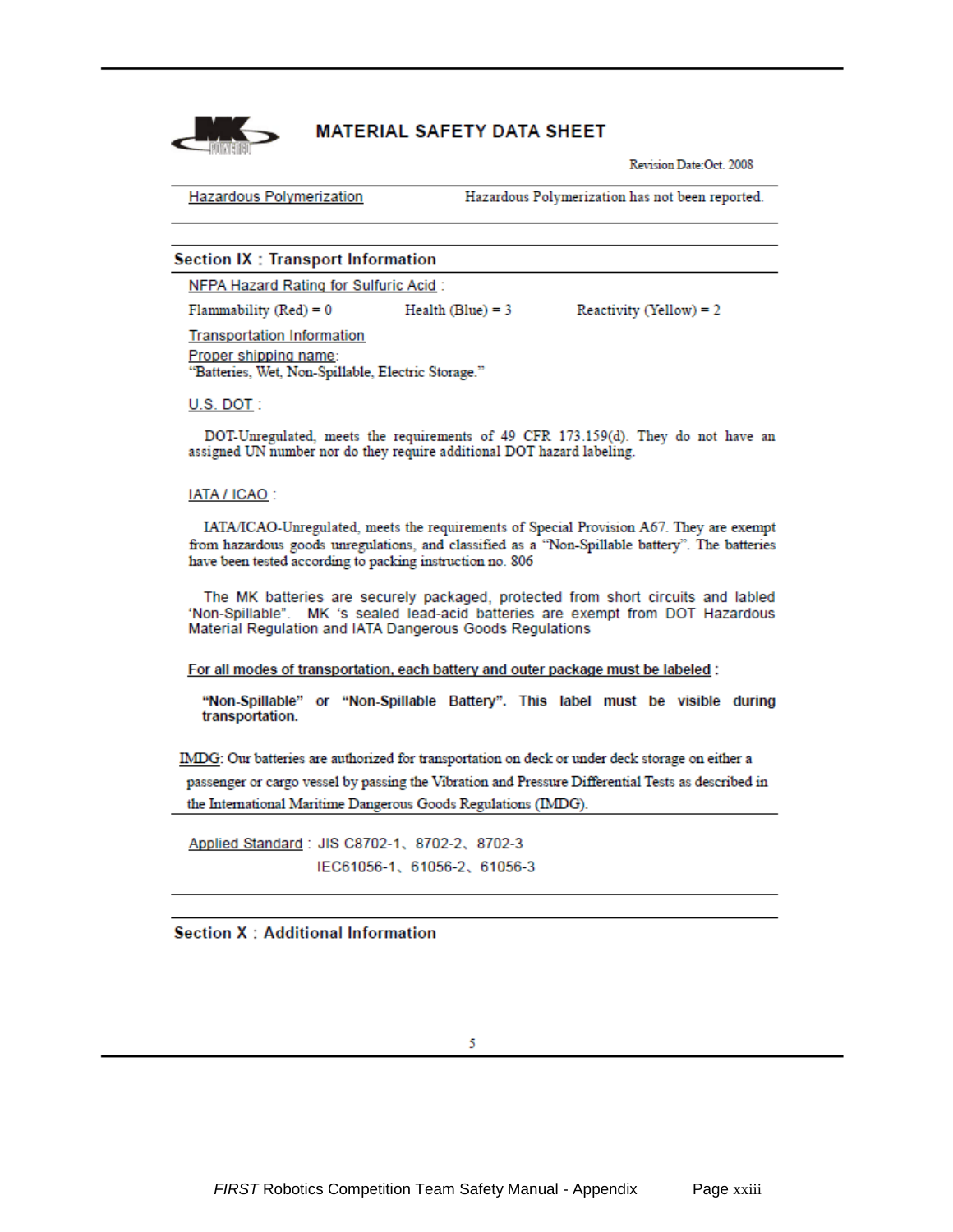

Revision Date:Oct. 2008

The Material Safety Data Sheet is supplied for informational purposes only. The information and recommendations contained herein have been compiled from sources believed to be reliable and represent current opinion on the subject. No warranty, guarantee, or representation is made by MK Battery as to the absolute correctness or sufficiency of any representation contained herein and MK Battery assumes no responsibility in connection therewith, nor can it be assumed that all acceptable safety measures are contained herein, or that additional measures may not be required under particular or exceptional conditions or circumstances.